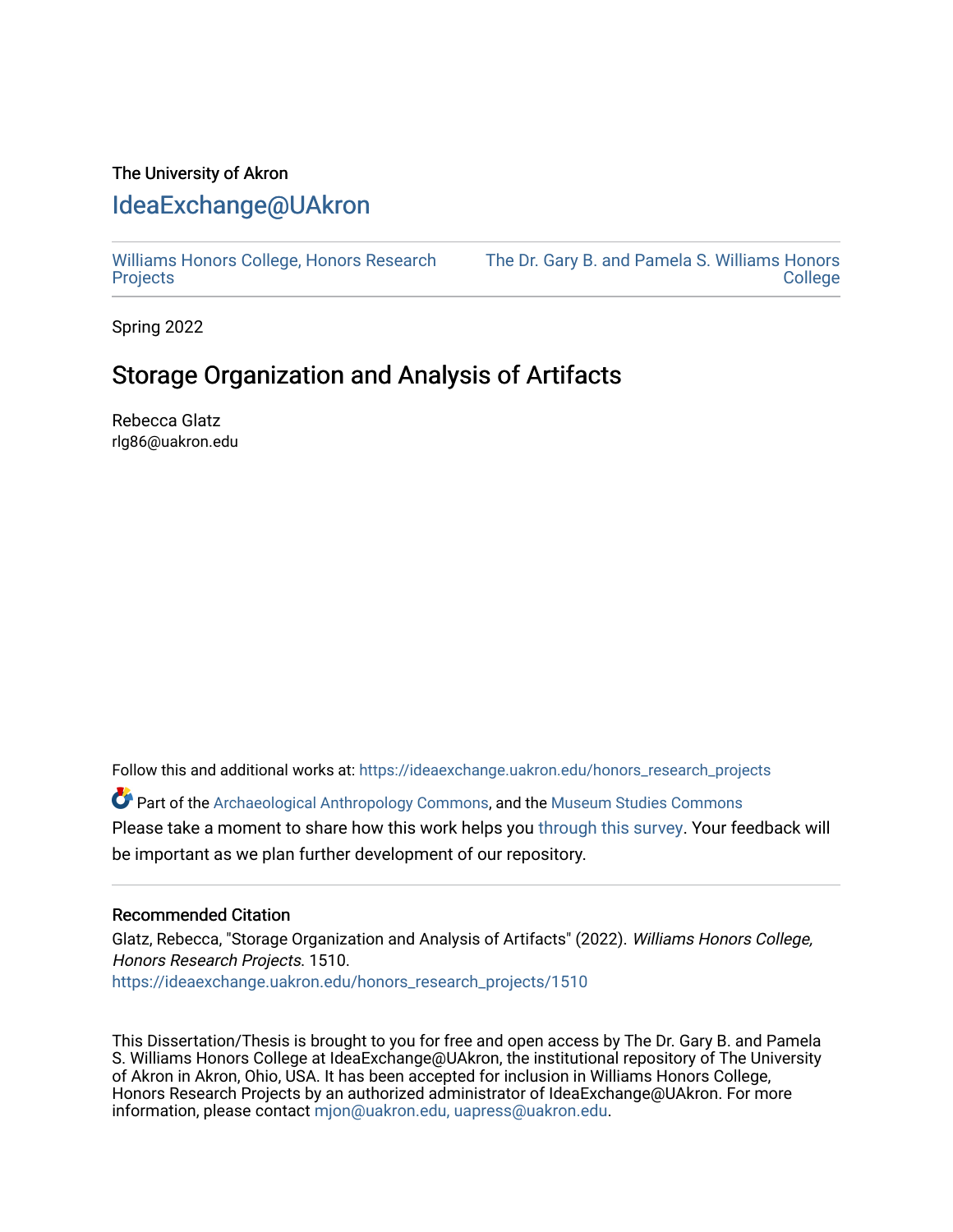Storage Organization and Analysis of Artifacts

Rebecca Glatz

Department of Anthropology

Honors Research Project

Submitted to

*The Williams Honors College* 

*The University of Akron*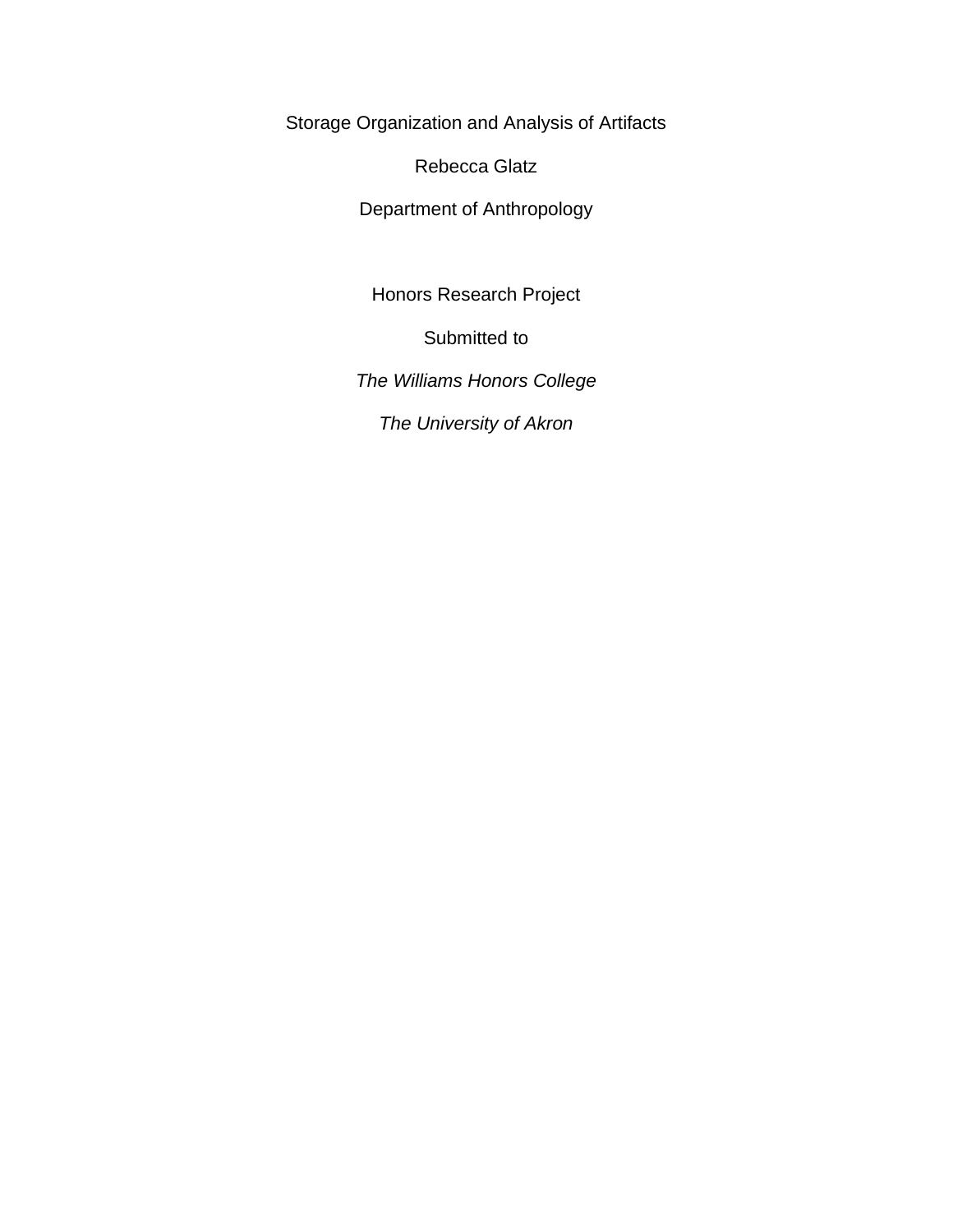### **Abstract**

I worked with the Institute for Human Science and Culture at the Drs. Nicholas & Dorothy Cummings Center for the History of Psychology and Department of Anthropology at the University of Akron to help create an inventory of the collections that are being stored in the storage of the Cummings Center. After I finished the general inventory, I selected a collection of interest to do further research on an item level. The collection was processed and photographed and this paper is a report of what I learned about the collection and a guide of how to process a collection for future students to work on with the other collections in the storage at the Cummings Center.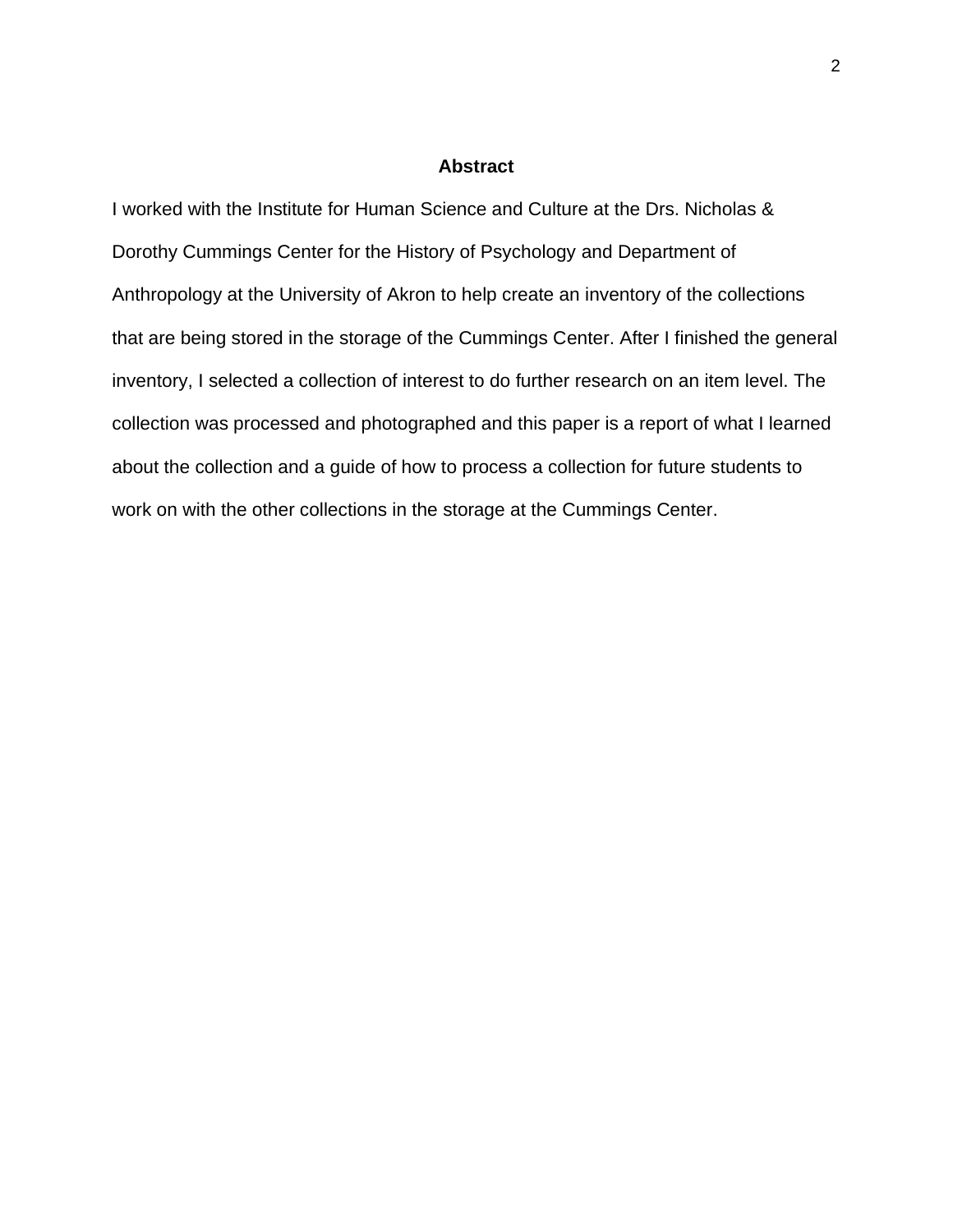#### **Introduction**

In this paper, I will present the results of a study conducted on archaeological artifacts found at the John Brown House, located on Diagonal Road in Akron, Ohio. Excavations were undertaken prior to 2008 according to the Artifact Analysis paper that will be discussed later but the actual date of excavation is unknown. The documentation from these excavations was incomplete and much of the useful contextual information that could have been drawn from the collections has been lost. The artifacts are housed in the Institute for Human Science and Culture at the Drs. Nicholas & Dorothy Cummings Center for the History of Psychology ("Cummings Center") storage facilities. Part of the work of this Honors Project was to inventory the artifacts to prepare for an online catalogue with basic artifact descriptions and photographs. My Honors Project also involved two written components, provided below. First, I present a detailed description of the process I followed in inventorying the artifacts to help guide future student projects. Second, I provide a summary of the history and significance of the John Brown House and its place in Akron's history.

A valuable lesson I learned in doing this project is that record-keeping is an essential part of research and it is very problematic when done inefficiently, or not at all. In archaeology, the provenience of artifacts within sites is crucial to understanding and dating the site, interpreting what the site was used for (occupation, place for work, cemetery, etc.), and placing the site in the archaeological record with other sites. When archaeology is done, it is beneficial to take detailed notes and keep a good record of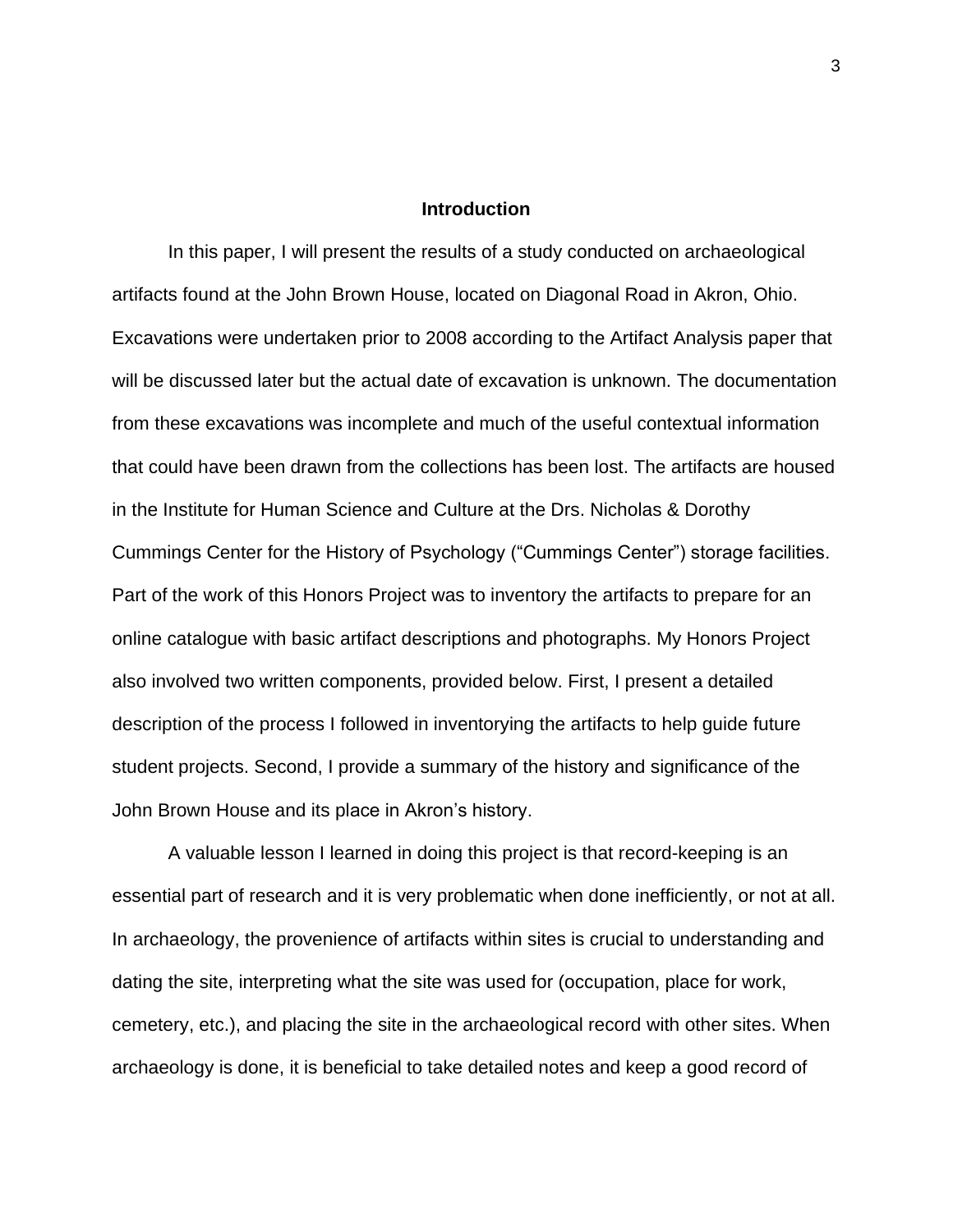what is found and where. Once this work is done in the field, then this information is used to process the collection fully.

For this project, the first step was to create an inventory of all the collections from the University of Akron's Department of Anthropology that are stored in the Cumming Center. No detailed inventory of the collections being stored in the Cummings Center existed and, before work could be done with the individual collections, we needed to know what was there. These collections range in size from a single storage box per site to several boxes per site, totaling 193 boxes from roughly 50 sites.

Creating this inventory and guide for working on specific collections is helpful for faculty and future students to use the collections as teaching materials or projects. The main inventory is useful in knowing what collections are being kept at the university; it will also serve as a guide to whether any collections need to be deaccessioned and returned to the places who own the property where the material was found or if there is a singular owner of the material. For example, if the John Brown House collection is deaccessioned from the university and returned, it will be given to the Summit County Historical Society because they own the property where the John Brown House sits. Once the initial inventory was completed, the next step was to create a detailed inventory and photographic record of one selected collection and write about the contents and how it fits into the history of the site it comes from.

#### **Processing Guide**

In the Cummings Center storage room, there is a wall of shelves where the Department of Anthropology collections are stored. The shelves are numbered so that the items on the shelves can be found easily. The first part of the project was giving all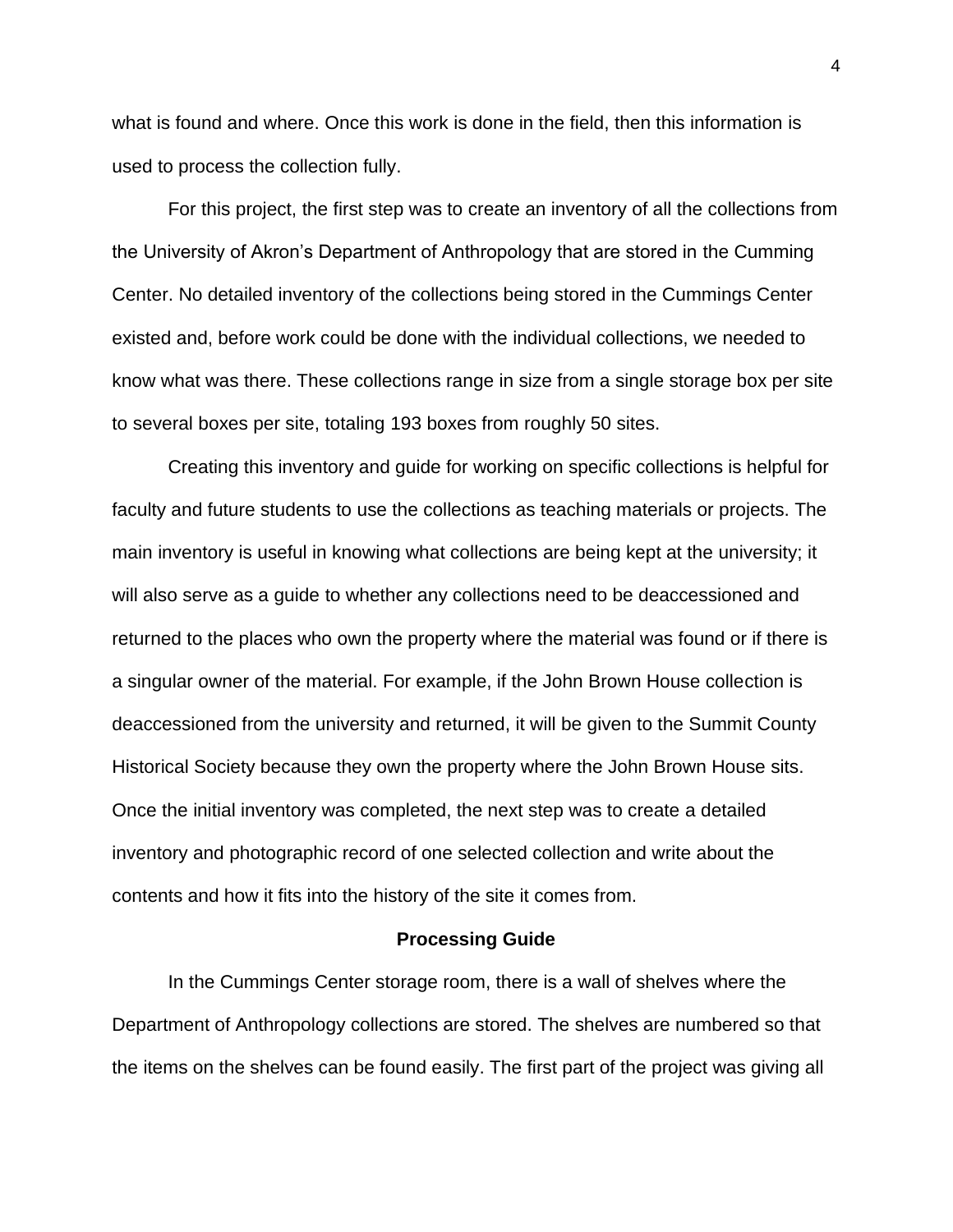of the boxes a new number. I worked with Hannah Curtis, another Honors Anthropology student, to make the general inventory of the collections in the Cummings Center storage room. The boxes had labels on them that grouped them together by specific sites but the new numbering system allowed for easier access to finding specific boxes (Figure 2). The labels were titled "The University of Akron – Archaeology Lab Artifact Processing" along with spaces for the project name and number, site name and number, dates/who washed, analyzed, organized, and curated the collection (Figure 1). Most of the labels had a project name and sometimes a site name. The rest of the information was very limited.

|                  | <b>UNIVERSITY OF AKRON - ARCHAEOLOGY LAB</b><br><b>ARTIFACT PROCESSING</b> |
|------------------|----------------------------------------------------------------------------|
| 4064             |                                                                            |
|                  | PROJECT NAME & NO John Brown House                                         |
| SITE NAME & NO.  |                                                                            |
| <b>DATE</b>      | <b>NAME</b>                                                                |
| <b>WASHED</b>    |                                                                            |
| <b>ANALYZED</b>  | giren by contractor                                                        |
| <b>ORGANIZED</b> |                                                                            |
| <b>CURATED</b>   | (location)                                                                 |
|                  |                                                                            |
|                  |                                                                            |
|                  |                                                                            |
|                  |                                                                            |
|                  |                                                                            |
|                  |                                                                            |

*Figure 1. A close up of a box label. Photograph by Rebecca Glatz*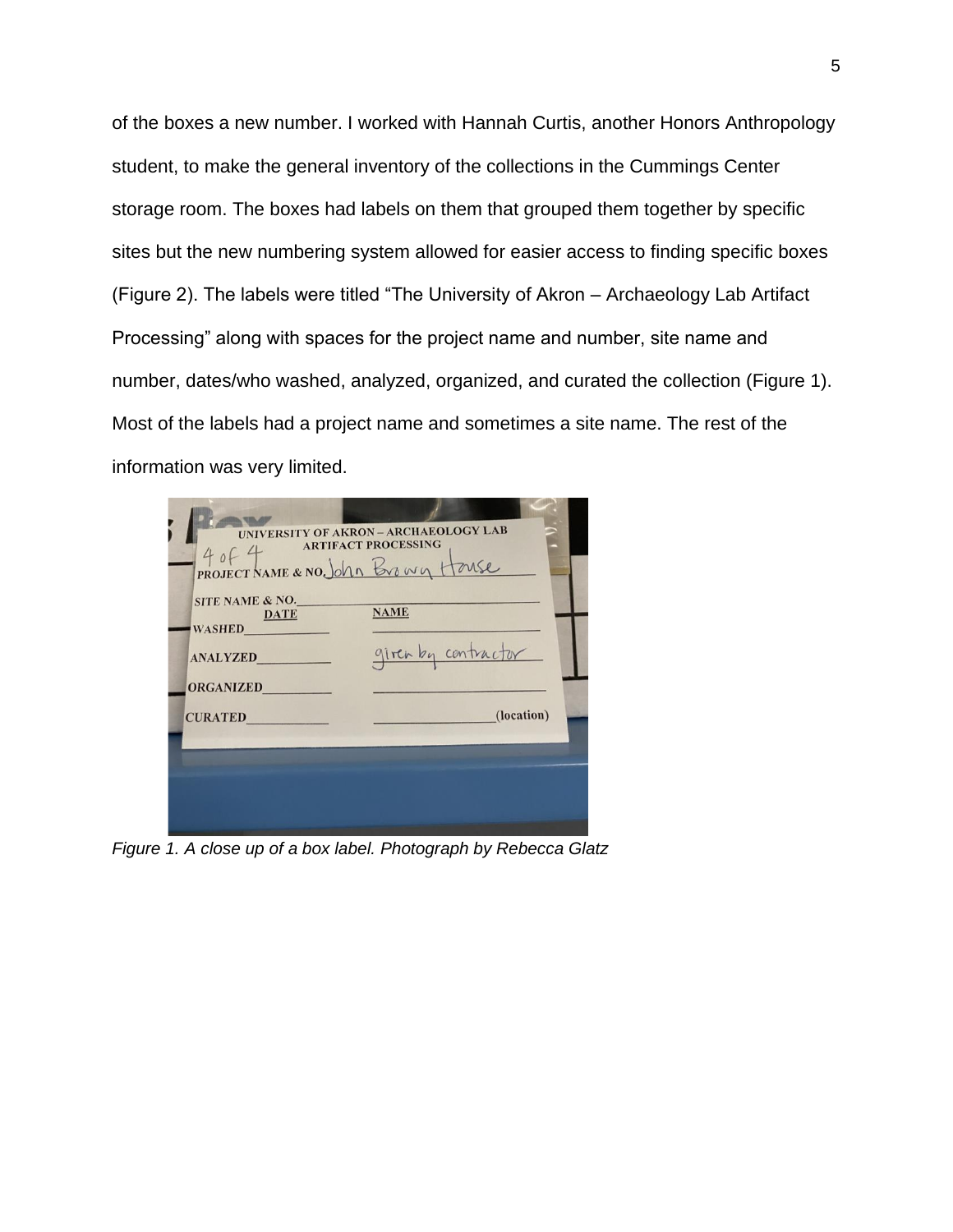

*Figure 2. The four boxes in the John Brown House collection on the shelf in storage, Photograph by Rebecca Glatz*

The number system that was created was I.XXX. The "I" was for Institute and then the numbers used were 1-193 because of the total number of boxes. The numbers were printed out and cut into small rectangles to be taped to the boxes. They were taped in the bottom right hand corner (if possible) to all of the boxes in order of how they were stacked on the shelves. In a spreadsheet, we recorded the information on the labels of the boxes in the collections and what range of Institute numbers were given to the boxes. We also included the shelf number where the boxes were at. By looking at the information on the labels of the boxes we attempted to divide the boxes into different collections. Some of the boxes had been moved from the rest of the collection they belonged to, so if possible, we moved a few boxes to keep them together. We found that they might have been separated on the shelves when the collections were being moved from the Archaeology Lab into storage at the Cummings Center. On the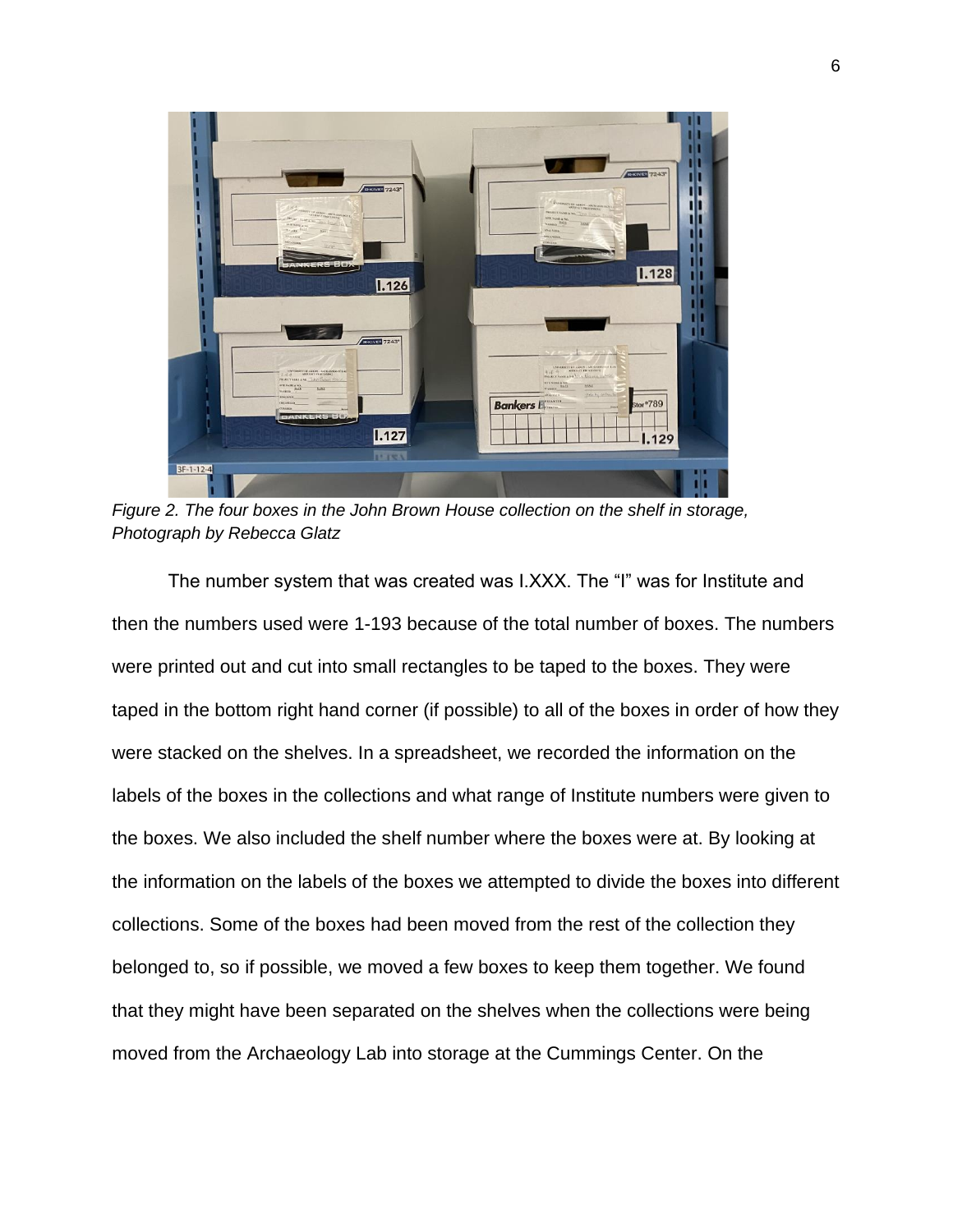spreadsheet, we identified the general content of the boxes for future reference, if there were concerns with the storage of the material, and if it was safe or not.

All of this information has been recorded on the spreadsheet that the Cummings Center has access to and can give access to students or faculty who need it. While making the inventory, we took notes on collections that we would be interested to look at in more depth for the main portion of the project. After the general inventory had been made, we each chose a collection that we wanted to work with to document more completely. We had to choose collections that had 5 or fewer boxes as an appropriate project to process and photograph in one semester. I spent over 45 hours working on creating the general inventory and the specific inventory for the collection I chose. Onsite hours were scheduled around my class schedule. The initial commitment was 45 hours onsite to do the inventorying. I did around 45+ hours total in the Fall semester of onsite work and offsite work to finish in time to start writing in the spring.

I chose the John Brown House Collection which had 4 boxes of material (Figure 2). I chose this collection because of my previous interest in the historical figure, John Brown. I thought it would be interesting to look at the historical context of John Brown in relation to Akron and archaeology. I also chose the collection because it did not seem to have a large amount of material. The collection consisted of fragmentary historical ceramics, glass, various metal pieces, leather material, and some animal bones. Once I chose my collection, I was provided access to another spreadsheet that was specific to the John Brown House collection.

This spreadsheet was more in-depth because each line was going to represent one artifact instead of one collection of boxes like in the general inventory. The Institute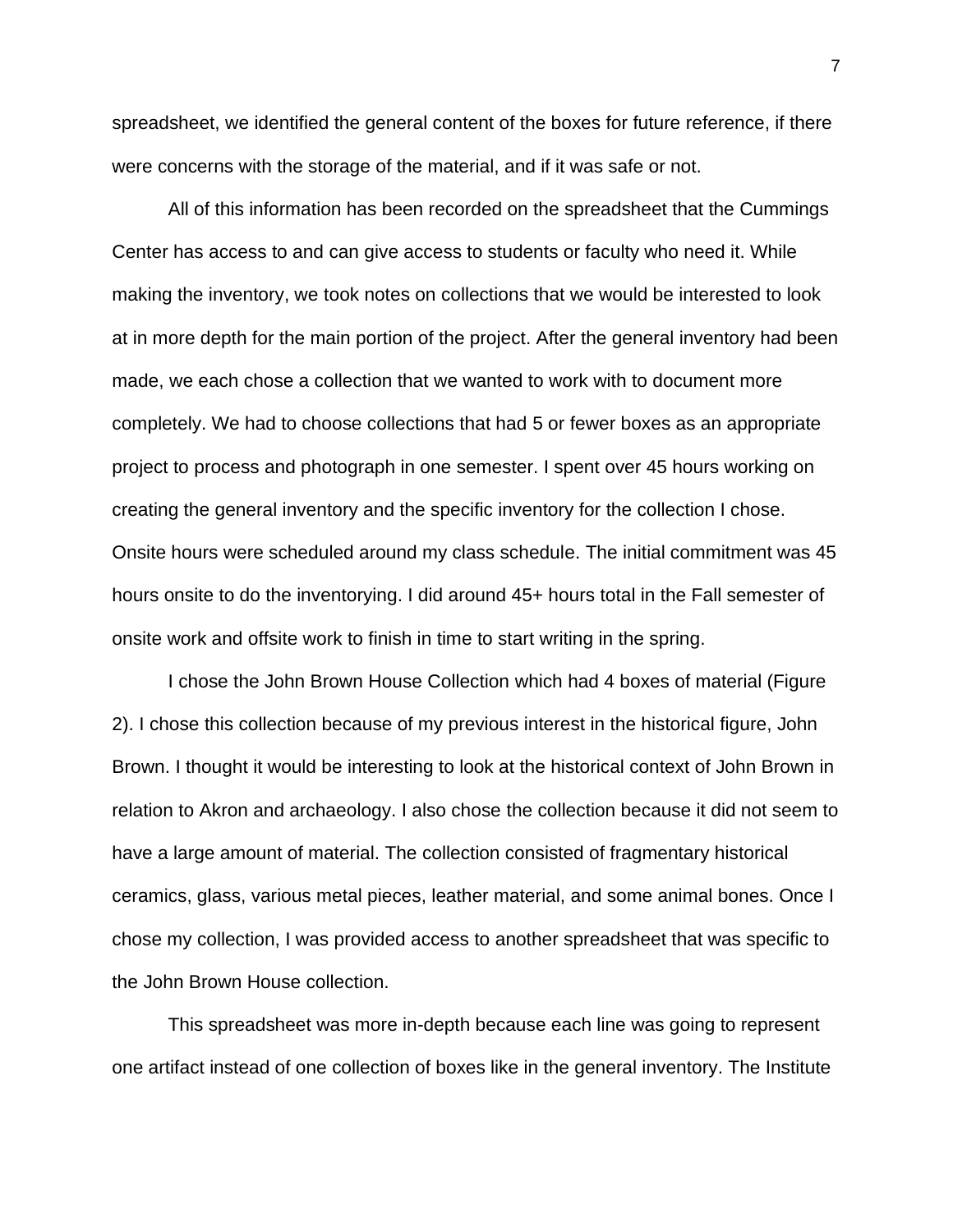numbers the John Brown House Collection was given are I.126-I.129. The main identifier that was used for each artifact was the artifact number on the item. The artifact numbers that the items (08-02-xxx) were given was a trinomial system created by Dr. Timothy Matney and Linda Whitman, Department of Anthropology faculty, at the point of original storage in boxes. The first number in the sequence is 08 for the year the items were accessioned in the Olin 101 Archaeology Lab. The second number was the collection number by year, so the John Brown House material was the second collection in the Olin 101 lab in 2008. The third number was the individual artifacts number within the collection. The artifact number was the first column in the spreadsheet (Table 1). The second column was the bag number that I had given each bag that was in the boxes to make it easier to find specific artifacts. The bag numbers are at the top right hand corner of the bags in small print. The next column was the box number (I.126- I.129) and after that was the information on the label on the box. The first artifact in each box that I photographed and inventoried I typed out the label information after that I just typed "same" in that column until I got to the first artifact in the next box. The next column in the spreadsheet was a description of the artifact, generally what the artifact was and any distinct qualities about it. The next section was the range of images for each artifact. I usually photographed all of the artifacts in each bag and then did individual photographs of the artifacts from various angles and sides. The range numbers were from the camera SD card, DSC\_XXXX, and were recorded in the spreadsheet. I had several sets of ranges for each artifact. I recorded the range for the 'group' photo of the artifacts and then a range for the individual photographs of the artifacts. Some artifacts had another set of ranges because I might have gone back to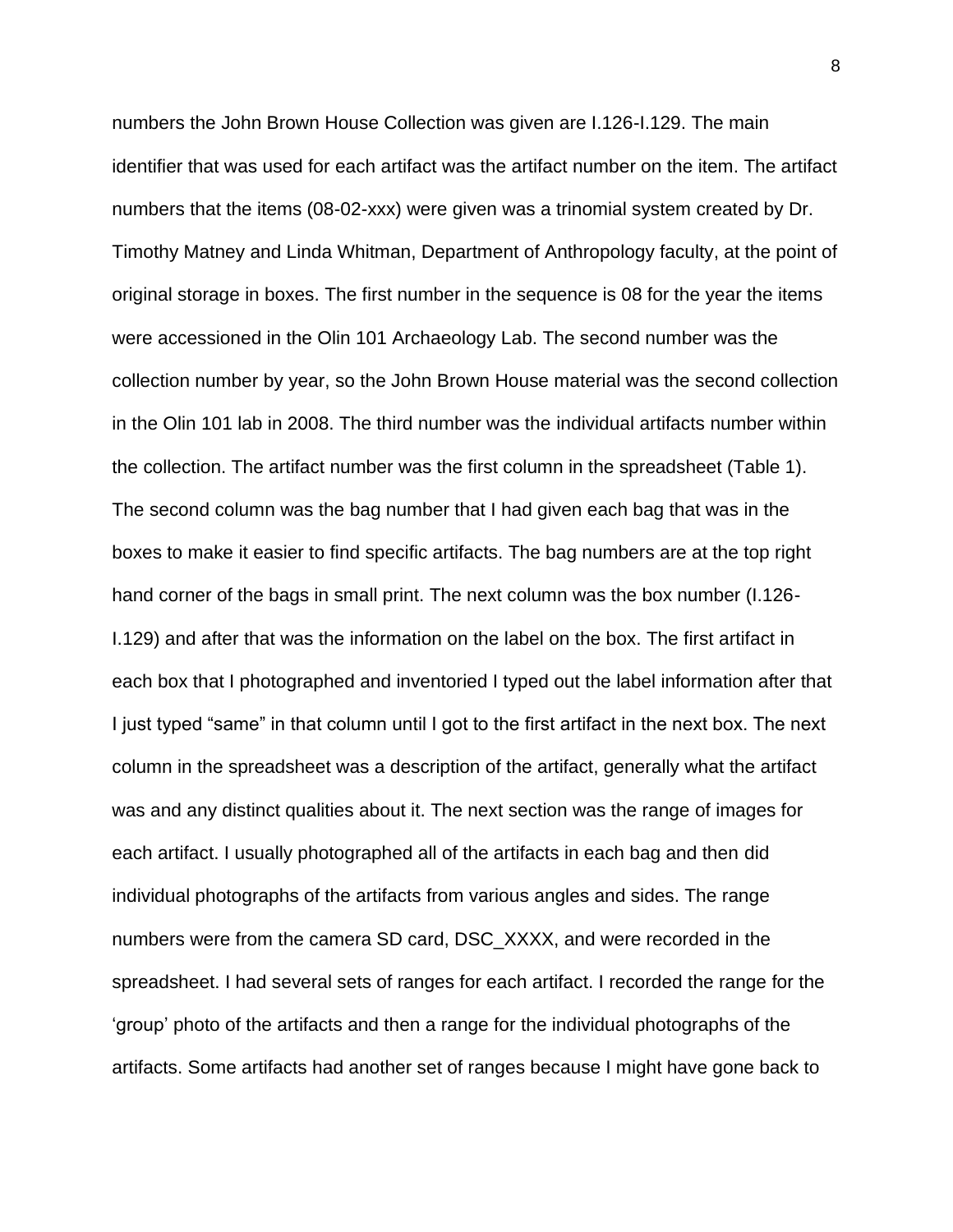rephotograph the material to make sure I got a good image. The next few columns were for condition notes and any other information that I thought should be noted in the spreadsheet.

| Object     | Bag# | <b>IHSC</b> | Original    | Description | Image $#$ | <b>Material</b> | Condition  |
|------------|------|-------------|-------------|-------------|-----------|-----------------|------------|
| identifier |      | Box #       | Box marks   |             | (Range)   |                 | notes      |
|            |      |             | + notes     |             |           |                 |            |
| $08-02-$   | 21   | 1.128       | John Brown  | Ceramic     | 1945-     | Ironstone       | Good       |
| 079        |      |             | House; 3 of | sherd       | 1947:     |                 | other than |
|            |      |             | 4; washed   |             | $2012 -$  |                 | it is a    |
|            |      |             | and labeled |             | 2019      |                 | fragment   |

*Table 1 Example of Spreadsheet*

To photograph artifacts I had a table in the storage room that had black fabric on it and two photography lights on either side of the table (Figure 3). I kept the main lights off and used the two lights only when taking pictures. I had a stool that I could stand on if I needed to be higher up to get a level photograph of the artifacts. When handling the artifacts, I only used gloves for certain pieces. I wore gloves when handling the rusty nails, leather shoe soles, and animal bones. It was for safety and to help ensure the artifact did not suffer further damage. I used the black background for lighter colored objects and a tan fabric background for darker colored objects. Sometimes the artifacts were various shades so I usually did two sets of photographs one on the black background and one on the tan background to try to make sure the details were visible. In every photograph, I used a centimeter scale so that anyone looking at the pictures could get an idea of the artifacts size. This made the process faster because I did not have to measure every artifact and using the scale is standard archaeological practice when photographing artifacts. As every artifact was photographed from every box and recorded into the spreadsheet, I downloaded the pictures to my computer. Once I was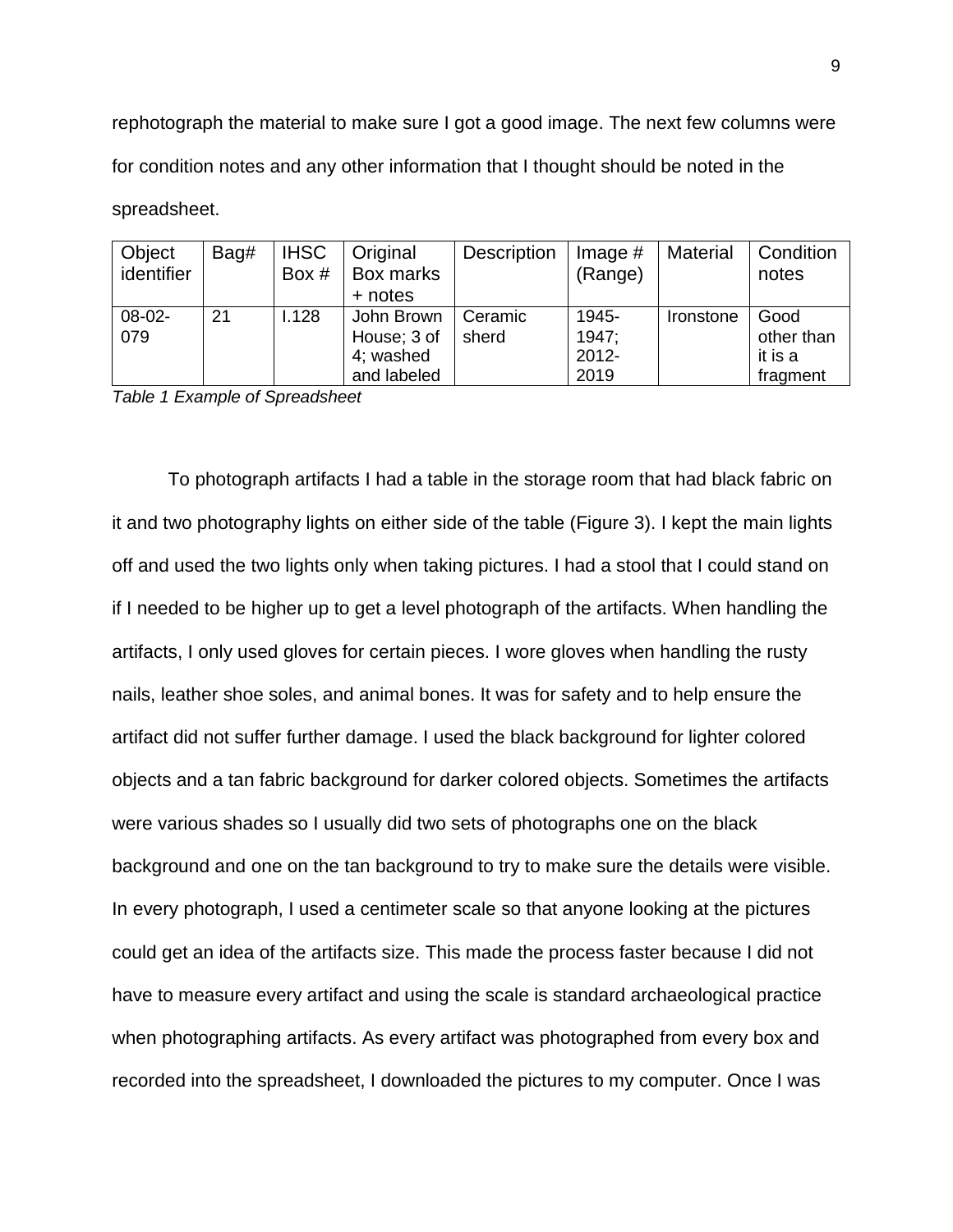finished I made folders in a SharePoint file that was created (Figure 4). The main folder has subfolders for each of the boxes. I named the folders with the Institute numbers given to the boxes. In each folder for the box, I created folders using the bag numbers. In each bag number folder, I created folders using the artifact number. Once that was done I put each range of photographs into their respective folders. For the 'group' pictures for all of the artifacts in the bag, I usually just downloaded those into the bag number folder and put the individual artifact pictures in the artifact number folder. In these boxes, alongside these artifacts, were several documents recording what the artifact typology is. I scanned the documents to digitize them and added them to the box folder to match the box that I found them in. The Artifact Analysis document was one of the documents in the box that had the most coherent information regarding the material in the boxes. It consisted of types of artifacts, how many historical groups the artifacts could be divided into, and how many artifacts fit into those groups.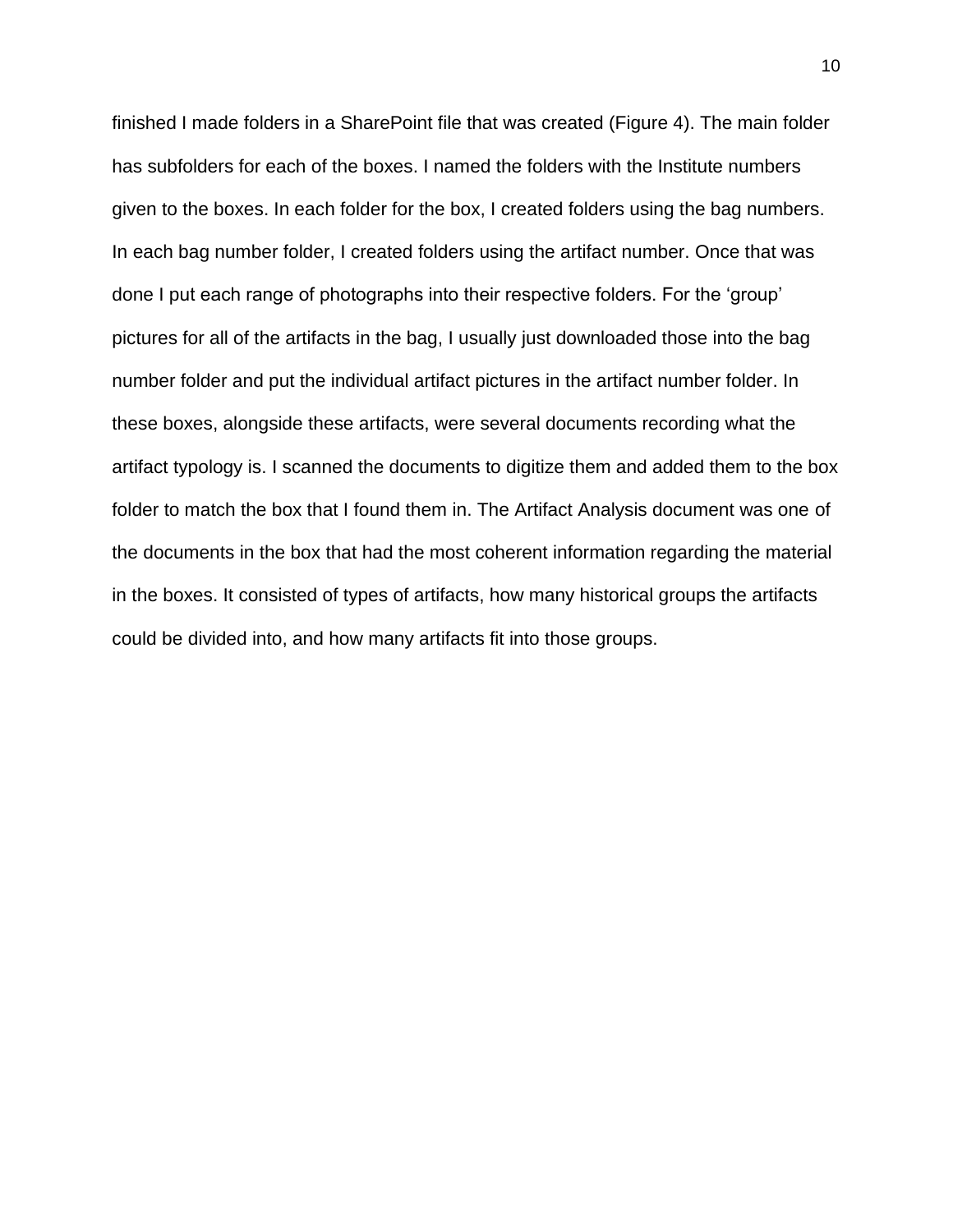

*Figure 3. "Behind the scenes" photographing set up, Photograph by Rebecca Glatz* > ANTHRO-ARCHEO COLLECTIONS > JOHN BROWN HOUSE\_BECCA > IMAGES > 1.126 > bag.1 > 08-02-013  $\beta^R$  $\Box$ Name  $\downarrow \; \check{}$ Modified  $\sim$ Modified By  $\vee$ File size  $\vee$ Sharing DSC\_0962.JPG January 6 Rebecca Glatz 4.57 MB <sub>g</sub>R Shared DSC\_0961.JPG Rebecca Glatz 4.57 MB

*Figure 4. An example of the SharePoint folder, the progression of subfolders is listed at the top of the image. Photograph by Rebecca Glatz*

When processing the collections, the things that worked best was creating the Institute numbers for the boxes. Another thing that worked well was picking a smaller collection to ensure I could process it fully and ensure the project was as complete as possible. Some of the challenges came with trying to figure out the best way to process the collection when it has a large amount of material. There was a lot of small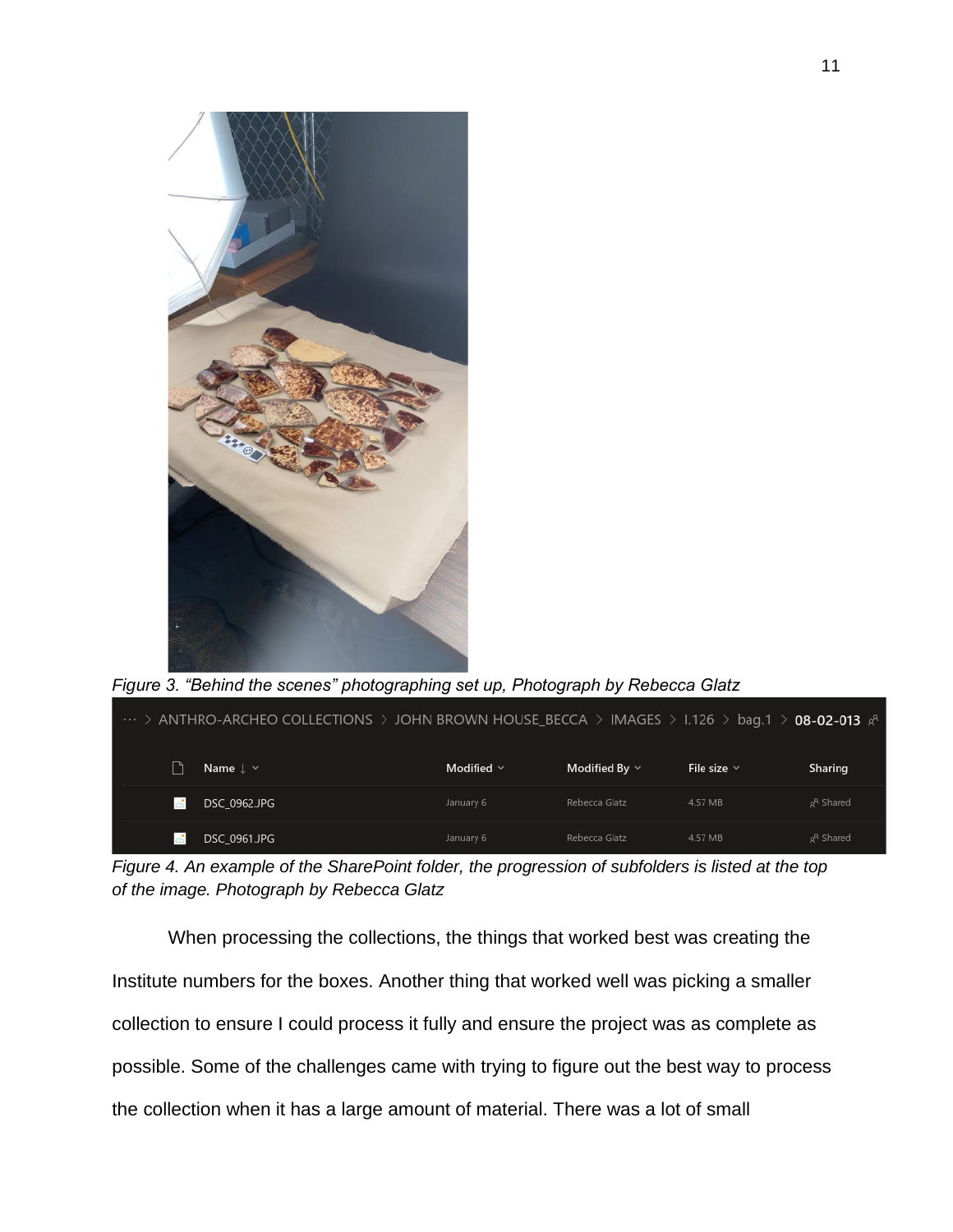fragmentary ceramic sherds in the bags. Photographing everything and then inputting the artifact numbers into the spreadsheet took a long time. Making sure to record the proper numbers between the artifact numbers and picture range numbers was time consuming especially when I had limited time every day to come into work. Eventually towards the end of the processing I would photograph all of the artifacts together to save time and finish up in the semester. Another thing that I did to save time was photographing everything with a scale instead of measuring the artifacts individually. If I had photographed, inventoried, and measured individual artifacts I would still be measuring instead of writing this paper. There were other problems that arose with the contents of the collection but that will be addressed later in this paper. Before discussing the artifacts themselves and how they fit into the history of the John Brown House, some contextual information is needed about the site and the man himself. Research on John Brown and the house he lived in was the next step of the project. I worked on compiling information to include in this paper at the end of the Fall 2021 semester and continued in Spring 2022 semester.

#### **History of the John Brown House**

The house known as the John Brown House was built circa 1830 by Benjamin O. Greene and Salmon Hoisington (SCHS, 2022). General Perkins owned much of the land that is now Akron. In 1825, he co-founded the town with Paul Williams. General Perkins donated some of his land for the canals to be built through what is now Akron (SCHS, 2022) He realized the benefits that could arise for the city of Akron if the canals would be built through the area. Colonel Simon Perkins, the son of General Perkins, brought his family to the area in 1834 as General Perkins agent (SCHS, 2022). The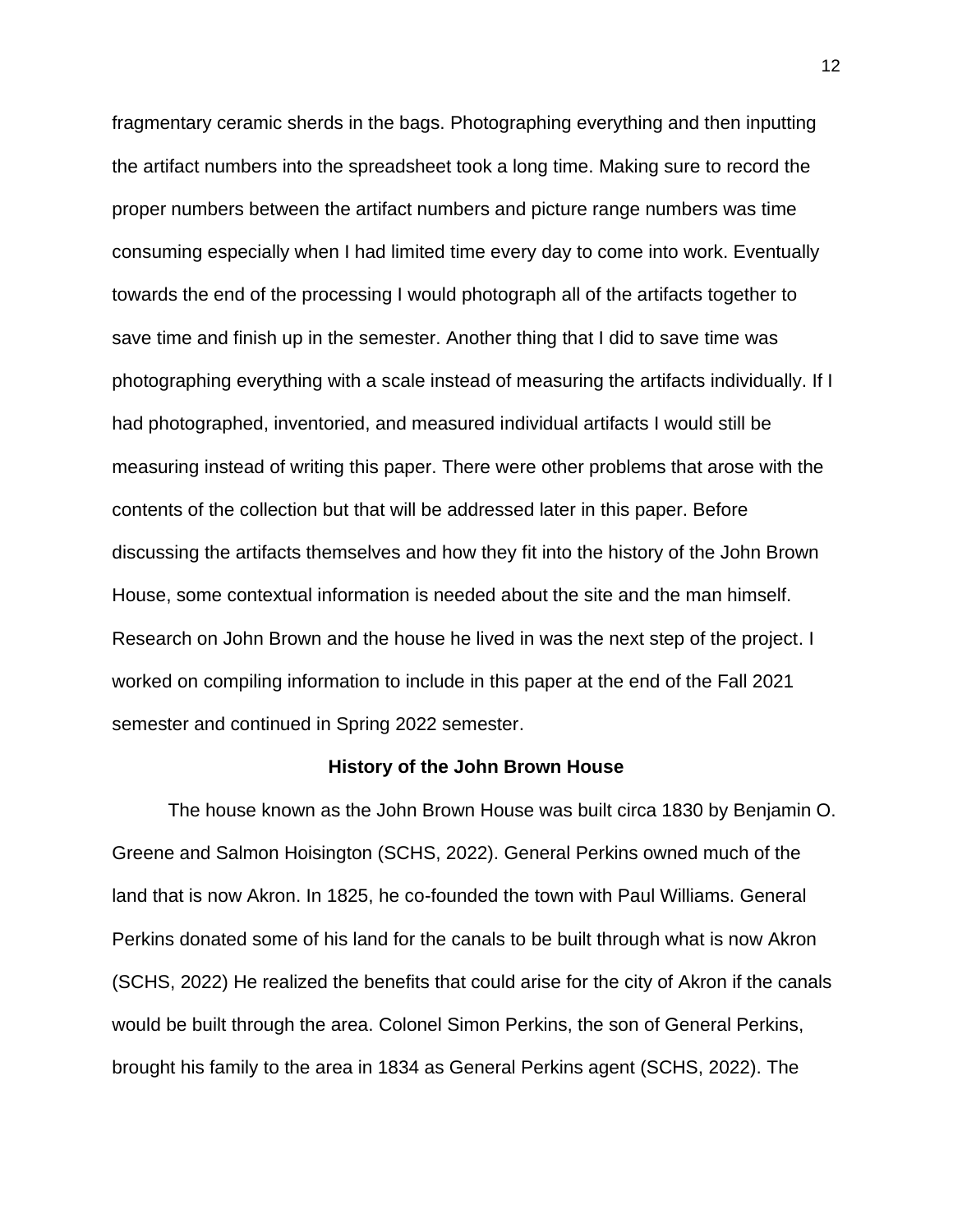Perkins family owned the property where the John Brown house sits, and they were living in it until their much larger stone house being built nearby was completed in 1837. The John Brown house sits at the intersections of two integral routes: the historic Portage Path and a stagecoach route (Rutkoski, A. et al. 2019; SHiP TR7 2019). It is assumed there were various tenants living in the house before 1844 when the house was rented to John Brown and his family (SCHS, 2022; SHiP TR7 2019). John Brown had not succeeded in his tannery business ventures and had worked with sheep previously before moving to the Akron area. Colonel Simon Perkins went into the wool business with John Brown, after Brown had filed for bankruptcy in 1844. The Brown family came to live in Akron and rented the house from Perkins (SCHS, 2022) from 1844 to 1854. During this time, Perkins was responsible for providing food and shelter for the sheep while Brown washed and sheared the sheep, and got the wool ready for market. Along with these agreements, in their contract, Perkins was to provide provisions to the family, "Said Perkins agrees to let said Brown the frame dwelling house on his farm (south of the house in which he now lives) door-yard, garden grounds, and the privilege of getting wood for fuel, for the rent of thirty dollars a year. ." (SCHS, 2022).

Then, in 1846, a new business venture emerged that allowed for Perkins and Brown to expand the scope of their undertaking. They started an office in Springfield, Massachusetts and John Brown and his sons left Akron to run. The sons eventually returned to Akron to take care of the flock while Brown's wife and the rest of the younger kids moved to Massachusetts to stay with John Brown while he ran the business there. John Brown spent a lot of time traveling between Akron and Springfield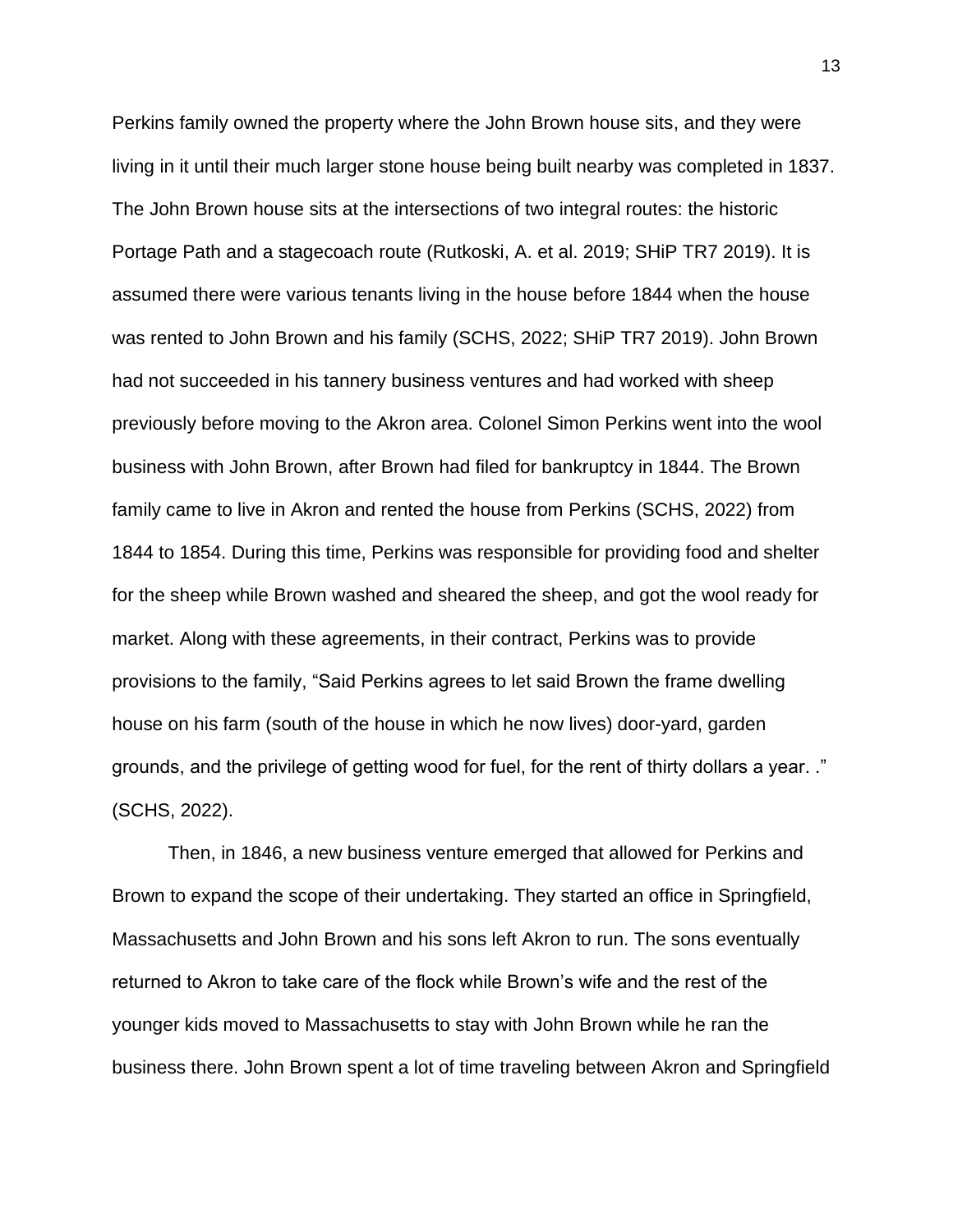and even New York but used the house in Akron as his Ohio base from 1846-1854 (SCHS, 2022).The wool business was not doing well in the States so Brown went overseas to try to sell the wool in various European cities like London. This did not work and their wool business failed in 1854 after various lawsuits. Brown stayed to fulfill his contract and then left Akron permanently. Once John Brown left Akron, he moved to North Elba, New York.

After Brown's departure, a number of other occupants lived in the house. In 1858, Joseph Perkins, son of Simon and Grace Perkins, lived in the house. Next, Thomas K. and Charles E. Perkins, also sons of Simon and Grace Perkins, lived there starting in 1870. In 1883, Thomas moved out while Charles stayed in the house until 1905, after that William B. Miller lived there for two years. Finally, Charles E. Perkins moved back into the house from 1907 until 1925. Upon his death, a trust was established for Charles' widow, May Adams Perkins. The Summit County Historical Society (SCHS) received the home through the will of May Adams Perkins upon her death in 1942, but the agency did not have complete ownership until 1943 (SCHS, 2022). The house is named the John Brown House because he was the most famous occupant. He was famous nationwide for what he did with the rest of his life and less well known for the time he spent in the wool business in Akron, Ohio.

#### **The Man, The Myth, The Legend: John Brown**

John Brown was born May 9, 1800, in Torrington, Litchfield County, Connecticut (Caccamo, 2022). He moved around a lot growing up and into his adult years. His family moved into the Connecticut Western Reserve, settling in Hudson, Ohio in 1805. After his mother died and father remarried, John was sent to Morris Academy in Connecticut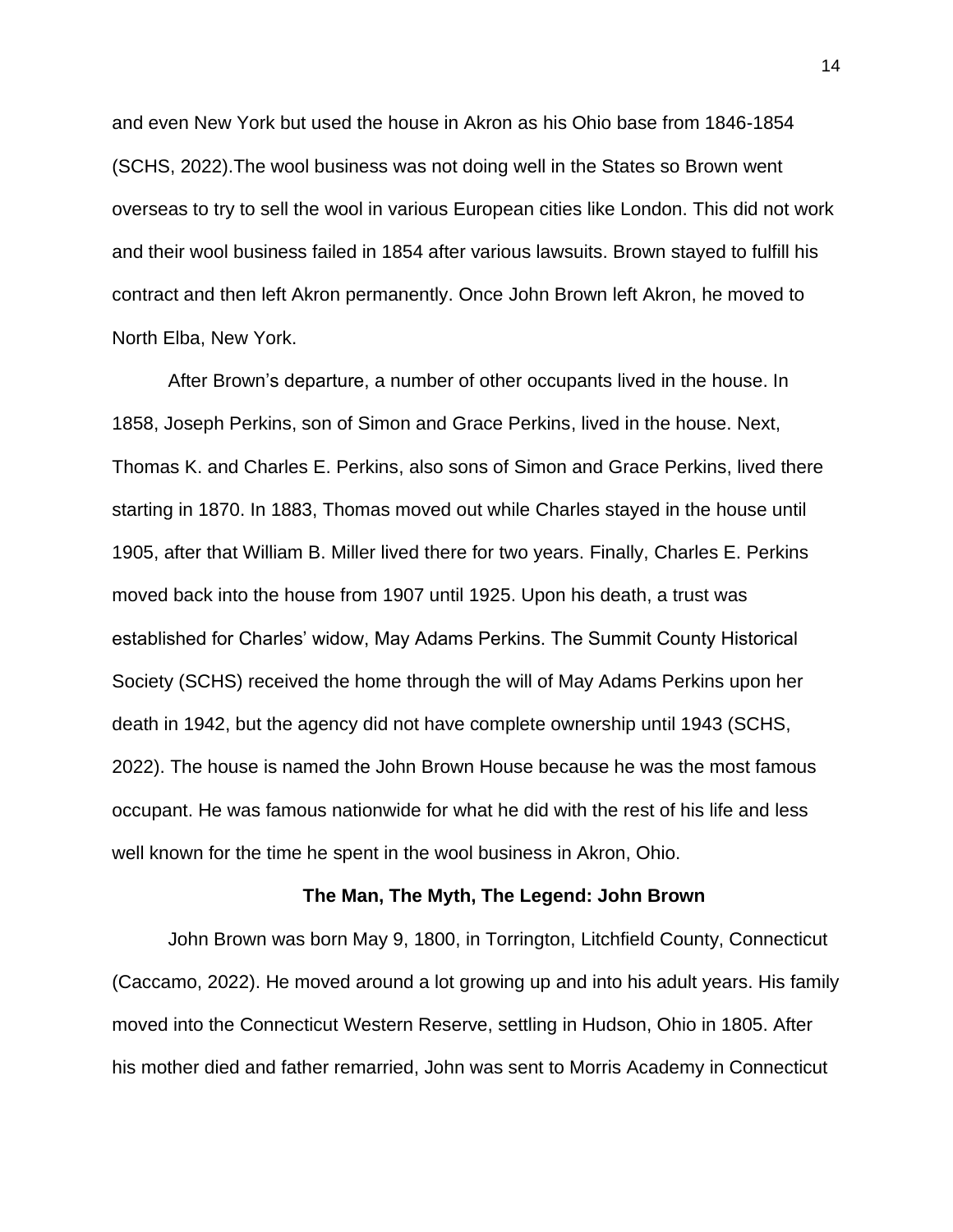in 1817 (Caccamo, 2022). He moved home due to sickness and married his first wife, Dianthe Lusk, in 1820. He attempted many different business ventures, like several tanneries in Pennsylvania and in Ohio along the Cuyahoga River, that were mostly unsuccessful. He moved around Ohio and neighboring states. He married his second wife, Mary Ann and they eventually moved to Portage County (Caccamo, 2022). In 1837, while visiting family in Hudson, John Brown learned of the death of Elijah Lovejoy. Elijah Lovejoy was an American minister who was outspoken in his anti-slavery views. He is said to have preached more about anti-slavery than religion from the pulpit. People did not like what he stood for and in a pro-slavery mob in 1837, shots were fired and he died during this outbreak of violence (Neumann, 2009). Upon hearing this news, John Brown denounced slavery (Caccamo, 2022). John Brown was at a gathering about the death of Elijah Lovejoy and was deeply moved to denounce slavery (Brands, 2020).

John Brown is known for being an abolitionist and an active worker with the Underground Railroad before he moved to Akron (SCHS 2022). He used his house in Akron as a safe house for slaves escaping from the south. He lived a polarizing life, almost on the run at times after his time in Akron. He was anti-slavery but still had some controversial ideas about appropriate ways to act upon this ideal. Leading up to the Civil War, from 1855 when he left Akron until his death in 1859, he traveled around the states helping start the fight for ending slavery in the US. He helped enslaved people move through the Underground Railroad and he worked in communities encouraging antislavery. He was involved in the raid on Harpers Ferry in 1859. He was caught, charged with treason and other crimes, and was later executed by hanging on December 16th, 1859 in what is now West Virginia. He was buried on the grounds of his farm in North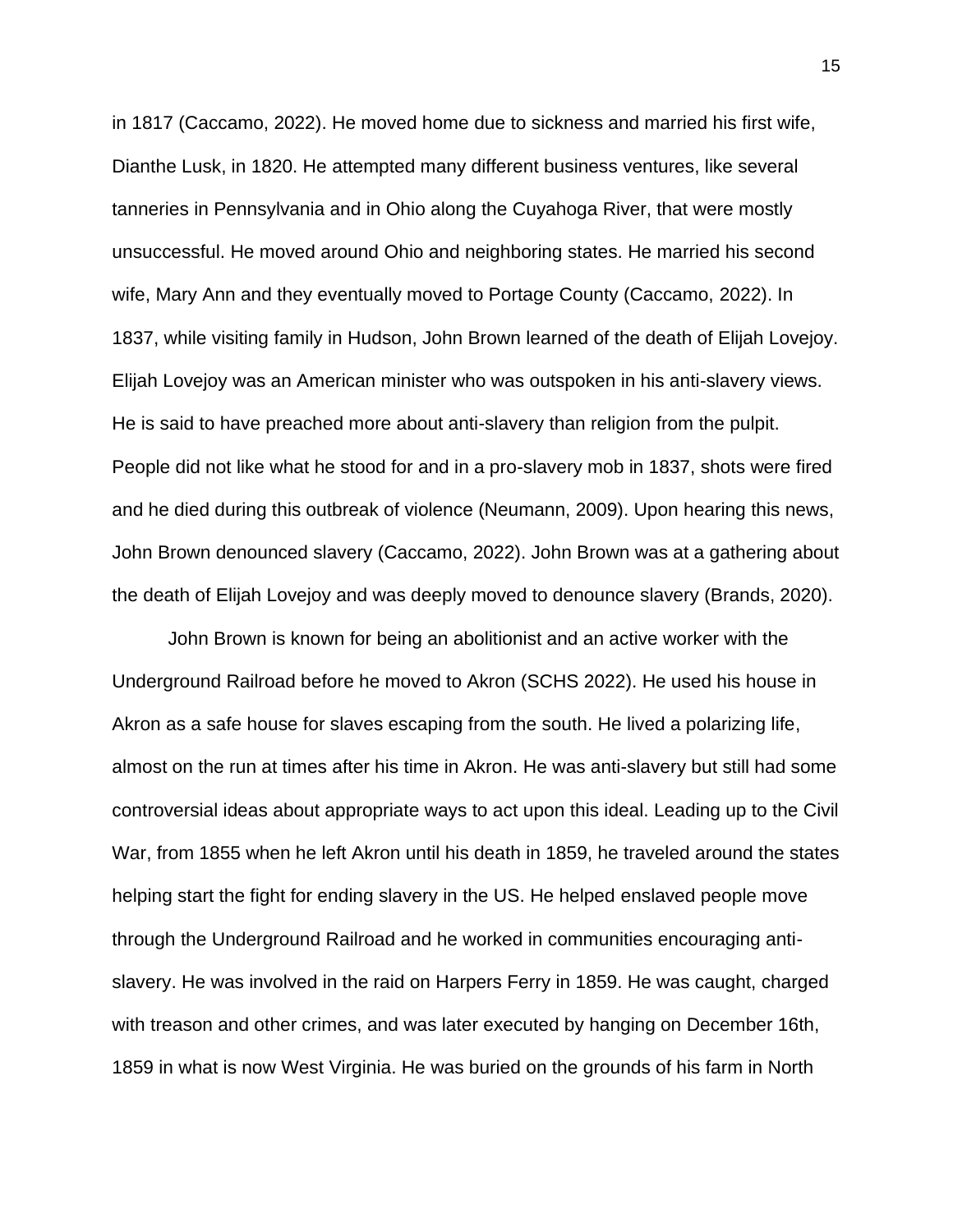Elba, New York. John Brown was a key figure in the events leading up to the Civil War although he did not live to see the war. John Brown may not be historically significant for his contributions to city of Akron, he became famous enough to have a house he lived in for a short time to be named after him.

# **Content of the Collection**

The artifacts in the John Brown House collection are historical artifacts with some faunal remains and some modern trash. The most common artifacts are ceramic sherds and glass shards with some reassembled partial vessels and bottles. According to the Artifact Analysis document that was in the boxes, there were 403 artifacts found at the John Brown House and donated to the Department of Anthropology at the University of Akron (Artifact Analysis, 2008). Some of the artifacts are from a surface collection made by a contractor. Along with the historical artifacts and faunal remains there were also leather shoe soles that were found. In the analysis document they put the artifacts into different categories. Five functional historic artifact groups (out of seven) were classified from the material: activities group (20 artifacts), architecture group (3 artifacts), clothing group (14 artifacts), furniture group (2 artifacts), and finally the kitchen group (264 artifacts) (Artifact Analysis, 2008). The Artifact Analysis document has a lot of inconsistencies with the numbers given. The breakdown of groups and the artifacts that fit into those groups does not add up to the total they listed in the beginning. Either the discrepancy is the result of a simple typographic error, or there are 100 artifacts missing from the analysis document. Or there could be more artifacts in the collection and the analysis only covers a portion of the artifacts. The number of artifacts that were analyzed does not match the number of artifacts I found in the boxes. The total number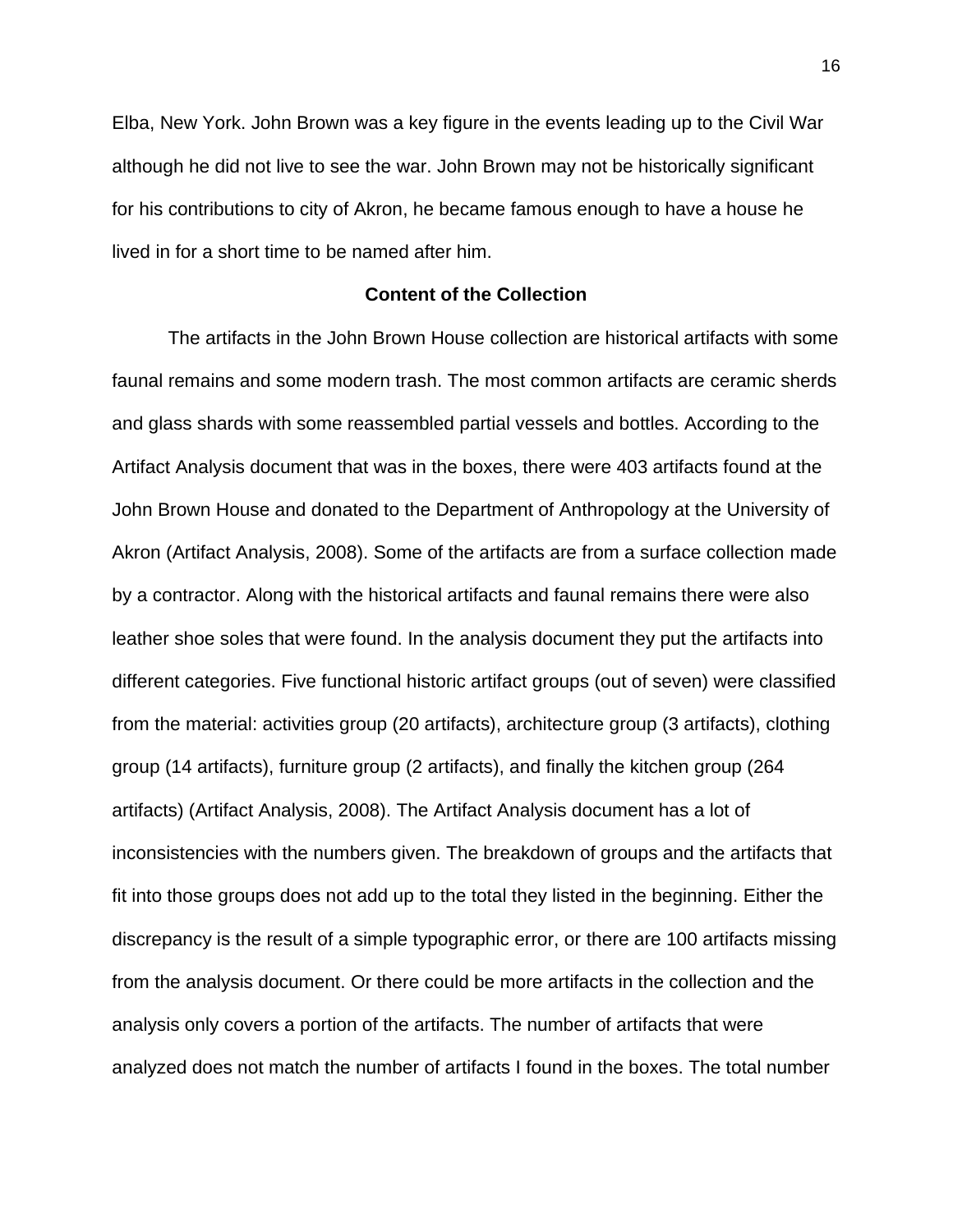of artifacts in the boxes was 605 artifacts. Comparing that with the number listed on the paper, there are 202 artifacts not accounted for in the analysis. I had thought that the fourth box of artifacts (box I.129) might contain the artifacts missing from the analysis because on the box label it said the material was given by contractor and the bags inside the box were labeled as surface collected material. When I added up the number of artifacts in the fourth box there was 299 artifacts. Based on this information, there are definitely more artifacts in the collection than are accounted for in the analysis document. I also found many artifacts with the same numbers as other artifacts so they were listed as 08-02-XXXa and 08-02-XXXb in the spreadsheet because I wanted there to be some way that they could be differentiated. There are other potential typos in the document when listing the numbers of the artifacts.

In the activities group, twenty artifacts were listed. "Four unidentified glass fragments, one top fragment of porcelain chess piece/lid handle, one unidentified metal object, one metal file, and thirteen animal bones." The animal bones consisted of "six cow bones (vertebra, rib, proximal radius, distal femur, distal humerus, astragal -ankle bone), one lower pig jaw, two possible dog bones (½ pelvis and lower distal tibia), one lower rodent jaw (possible opossum), and three unidentifiable bones. Four of the bones (cow vertebra, rib, proximal radius, and one unidentifiable bone) show evidence of modern saw cuts" (Artifact Analysis, 2008). Most of the contents listed in the Artifact Analysis document seems to match up with the contents of the box in regards to the activity group.

In the architecture group, "the three artifacts are metal nails, two of which are cut but the specific type is unidentifiable, they are badly corroded (Figure 5). The third is a

17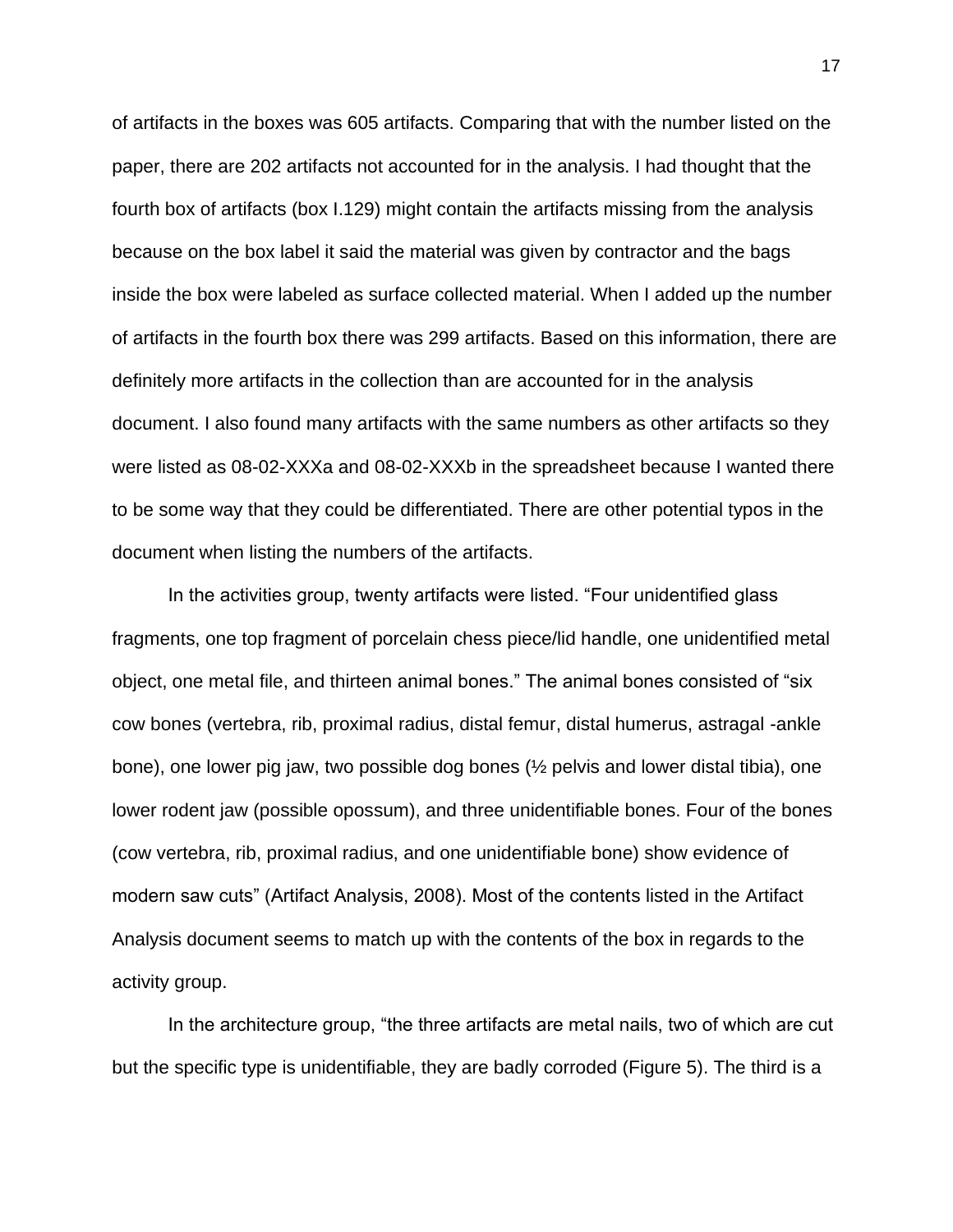common siding cut nail" (Artifact Analysis, 2008). The nails were rather damaged due to rust and I had to be very careful when handling them because they were delicate. There were also three pieces of linoleum. The linoleum would have been placed in this group had it been properly inventoried/analyzed.



*Figure 5. Rusty nail, 08-02-311, DSC\_2744, bag.40, box I.129. Photograph by Rebecca Glatz*

In the clothing group, "all artifacts are leather shoe soles or pieces of leather shoe soles (Figure 6). There is one leather shoe sole with metal tacks and stitching marks, four shoe soles with stitching marks, three half shoe soles with stitching marks, and seven leather shoe sole pieces with stitching marks" making 15 artifacts in total, most of these artifacts were very fragmented leather shoe soles. (Artifact Analysis, 2008). The actual number of shoe soles is hard to determine because most of the leather material is fragmentary and maybe should not have been counted as a single item. Some of the fragments are very delicate and had been placed in the same bag so I ended up photographing the entire bag without taking them out because I did not want to destroy any of them further. The actual shoe soles I did take out of their bags and it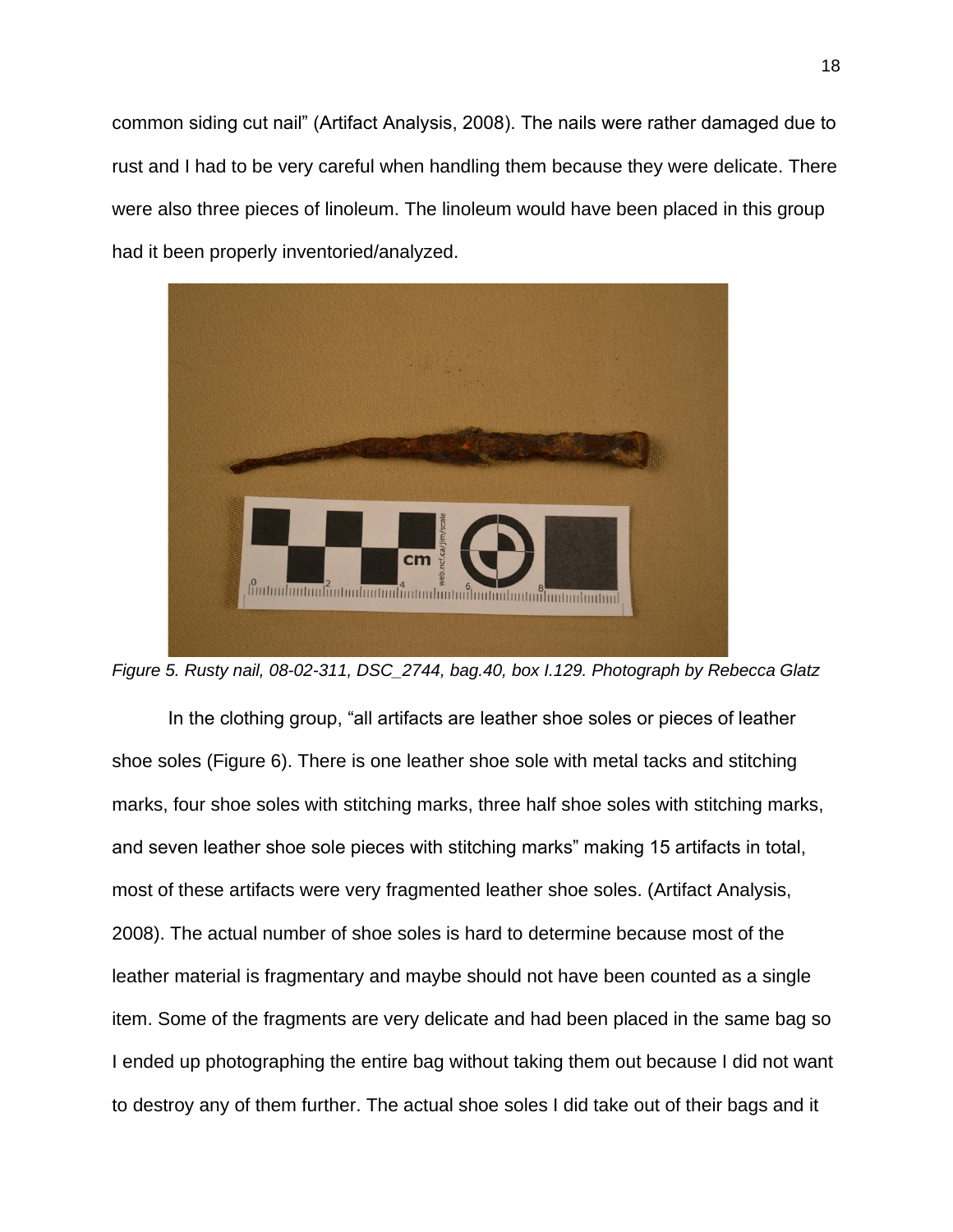was very interesting to look at the level of craftsmanship that went into making these shoe soles.



*Figure 6. Leather shoe sole 08-02-303, DSC\_2642, bag.32, box I.128. Photograph by Rebecca Glatz*

In the furniture group, "the artifacts included one porcelain drawer knob and one oil lamp burner. The oil lamp burner contains a partial wick and the lip of the glass font (color: colorless/clear), which was broken off inside the base of the burner" (Artifact Analysis, 2008). I do not think the oil lamp burner was present in the collection. I do not know where it could be but I did not have that in the spreadsheet or photographs. I think the porcelain drawer knob was in the collection.

The kitchen group held the bulk of the artifacts. It was the dominant functional group at the site. The 264 artifacts fall into two classes: ceramics or glass. There are 203 ceramic artifacts that were Porcelain, Stoneware, Yellow Ware, Pearlware, Whiteware and Ironstone. There were 61 glass artifacts. Amongst the glass artifacts the "bottle colors include 'black glass', colorless (clear), shades of green, blue, olive,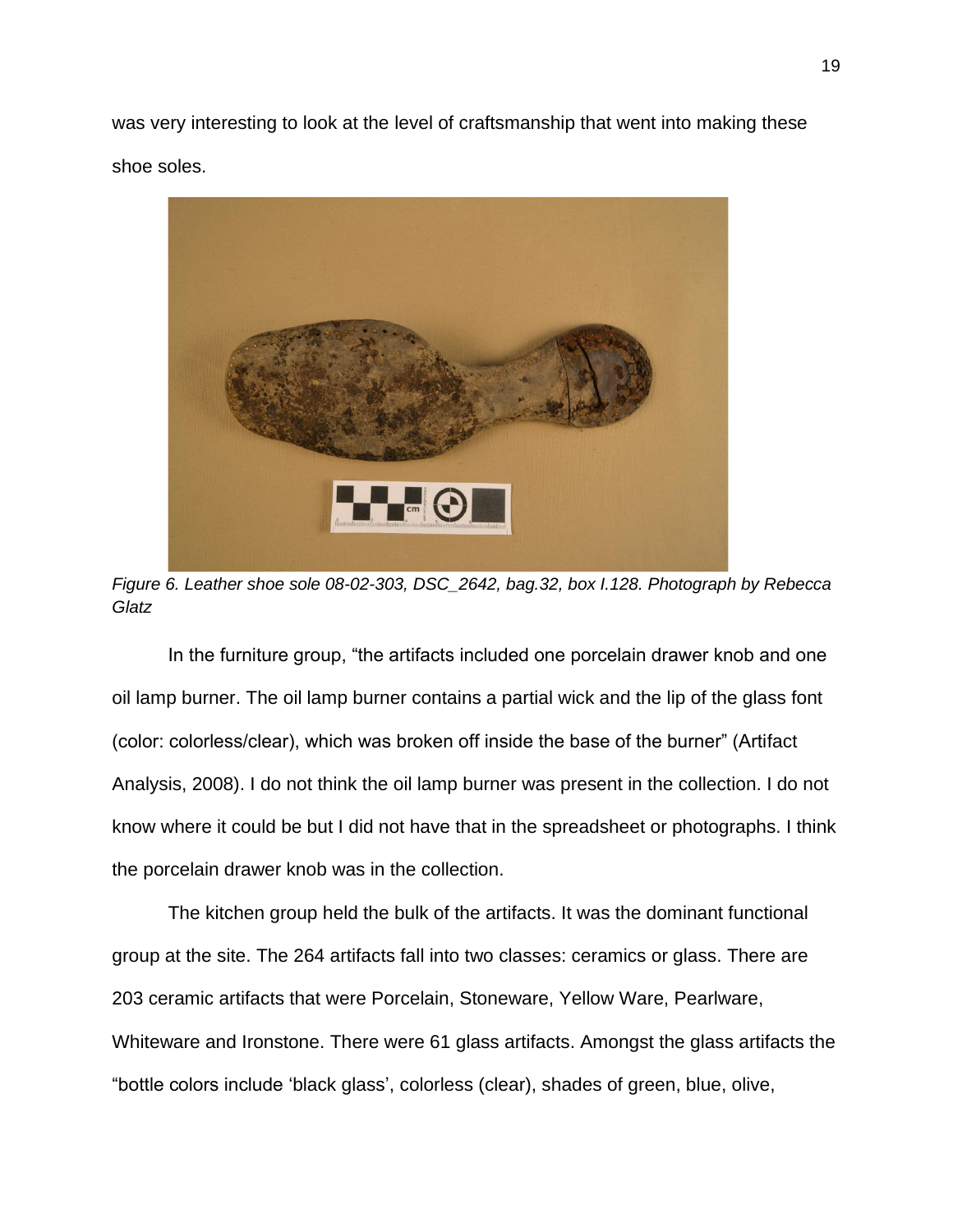aquamarine, and brown. Bottle manufacturing includes hand-blown, molds, and machined." Both kitchen function groups of the glass and ceramic artifacts had refits (Artifact Analysis, 2008). There was definitely a lot more glass and ceramic than just the 264 artifacts listed in the Artifact Analysis document. There were many fragmentary ceramic sherds in the collection. Most of the pieces were small, around 5-10 centimeters, while other pieces were larger fragments from plates or cups. The glass shards were less common, more of the glass pieces were fragmented bottles. Some of the ceramic sherds were refitted together (Figure 7). There were a few glass bottles or glass objects that were refitted together. It was interesting to see the pieces that were refitted together. The bags containing ceramic and glass pieces were separated by style/color but not all of them were refitted or able to be refitted.



*Figure 7. Nine ceramic sherds refitted together, DSC\_1400, bag.11, box I.127. Photograph by Rebecca Glatz*

The content of the Artifact Analysis document is clearly missing a lot of

necessary information. What can be gathered from it is a start in the right direction in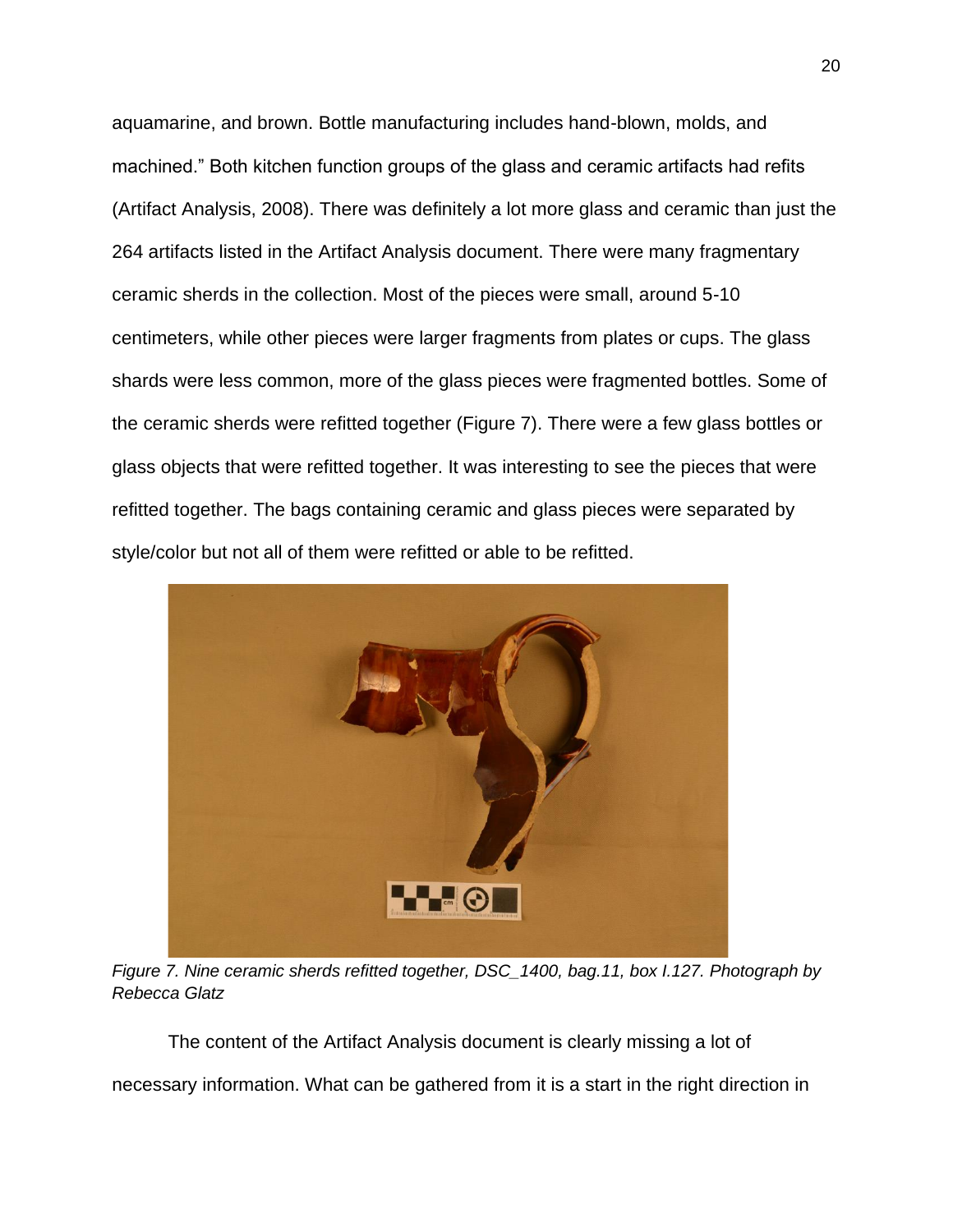understanding what all of the material is. I find it interesting that all of the artifacts had mostly legible artifact numbers but they were not all accounted for in the Artifact Analysis document. I would argue that the material might not have been finished in the analysis portion before the collection was moved or a student who was working on the project graduated before completing the information. That could be one explanation for why the amount of material does not match the supposed total number.

#### **Artifact Spotlight**

One of the many artifacts that I looked at over the course of the semester was a ceramic sherd with a potter's mark. There were several sherds that had potter's marks visible but most of them were fragmented so you could not read the whole thing. The one that I liked the most had a complete potter's mark. The potter's mark is faded slightly in some parts of the mark but does not make it unreadable. The artifact number is 08-02-079 and was in bag.21 in box I.128 (Figures 8-10). The example from the spreadsheet in the Processing Guide section is the information from this artifact. This artifact looks like it could be part of a plate of some sort because it is a relatively flat piece of pottery and has a rim that looks like a plate or serving dish. It is ironstone china and made by J.W. Pankhurst & Co from Hanley, England. Along with the name of the potter who manufactured it has the Royal Arms, a lion and unicorn facing each other with a symbol and a ribbon weaving around it above the name of the manufacture, in this case James William Pankhurst. J.W. Pankhurst took over the pottery of William Ridgeway from the Ridgeway Potteries. From 1850-1851, he operated under the name J.W. Pankhurst. In 1852, the '& Co' was added because he partnered with J. Dimmock (J.W. Pankhurst & Co, 2015). They operated from Charles Street and Old Hall Street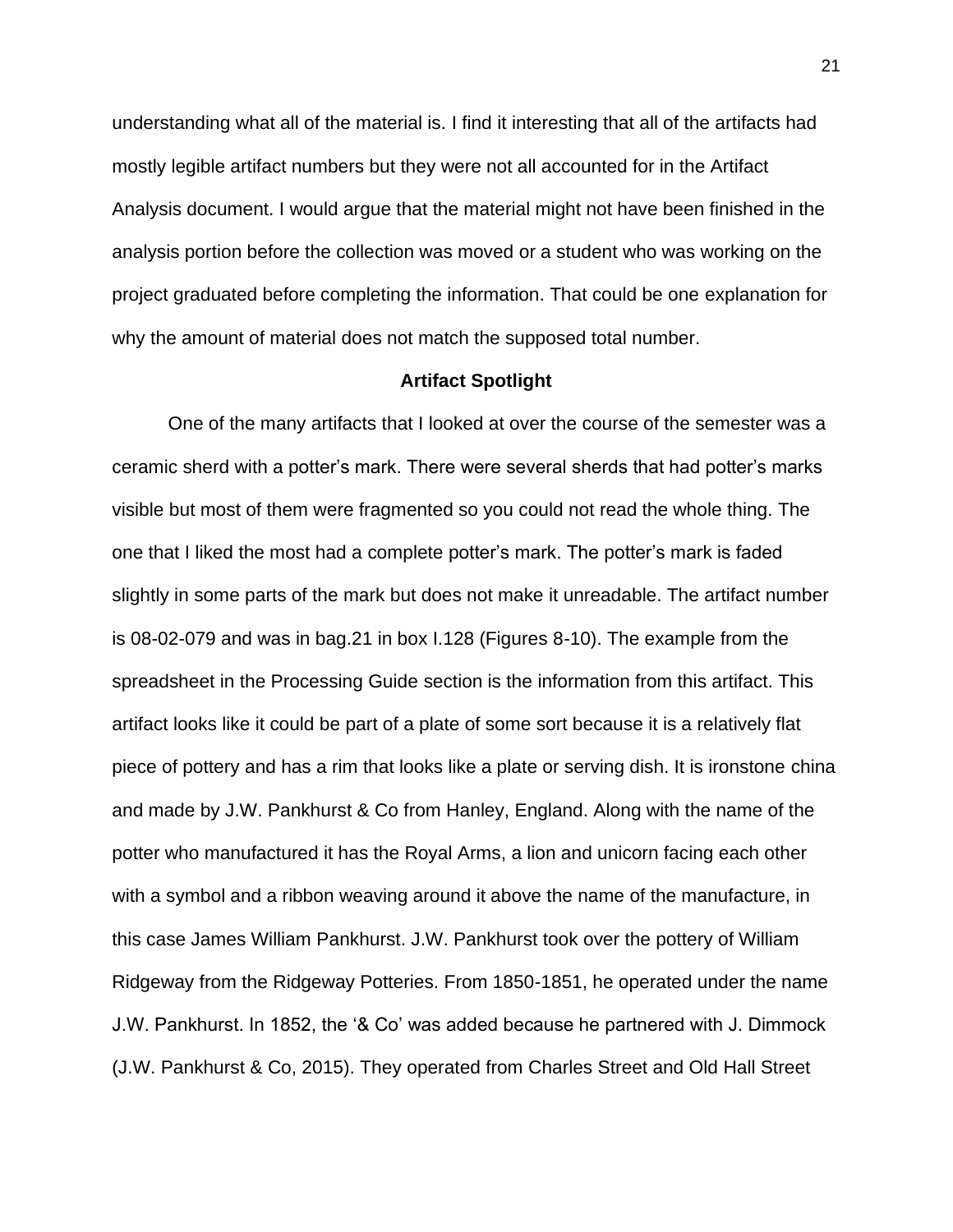from 1850-1883. In 1883 they filed for bankruptcy and sold to Johnson Bros. (J.W. Pankhurst & Co, 2015). The pottery sherd that is in the John Brown House collection has the '& Co' included in the mark. This would date the pottery fragment to at least 1852 and later. Around the time the '& Co' was added to the Potter's mark, John Brown had been in England trying to sell the wool from Perkins and his failing wool business. John Brown could have brought back some stone china pottery from his travels overseas. I thought this was interesting to learn about, especially as the addition of the '& Co' mark dated the pottery to having been made sometime after 1852 until 1883. This could suggest that John Brown had picked it up in his travels and brought it back to Akron to the house.



*Figure 8. The potter's mark from artifact 08-02-079; DSC\_2018; bag.21, box I.128. Photograph by Rebecca Glatz*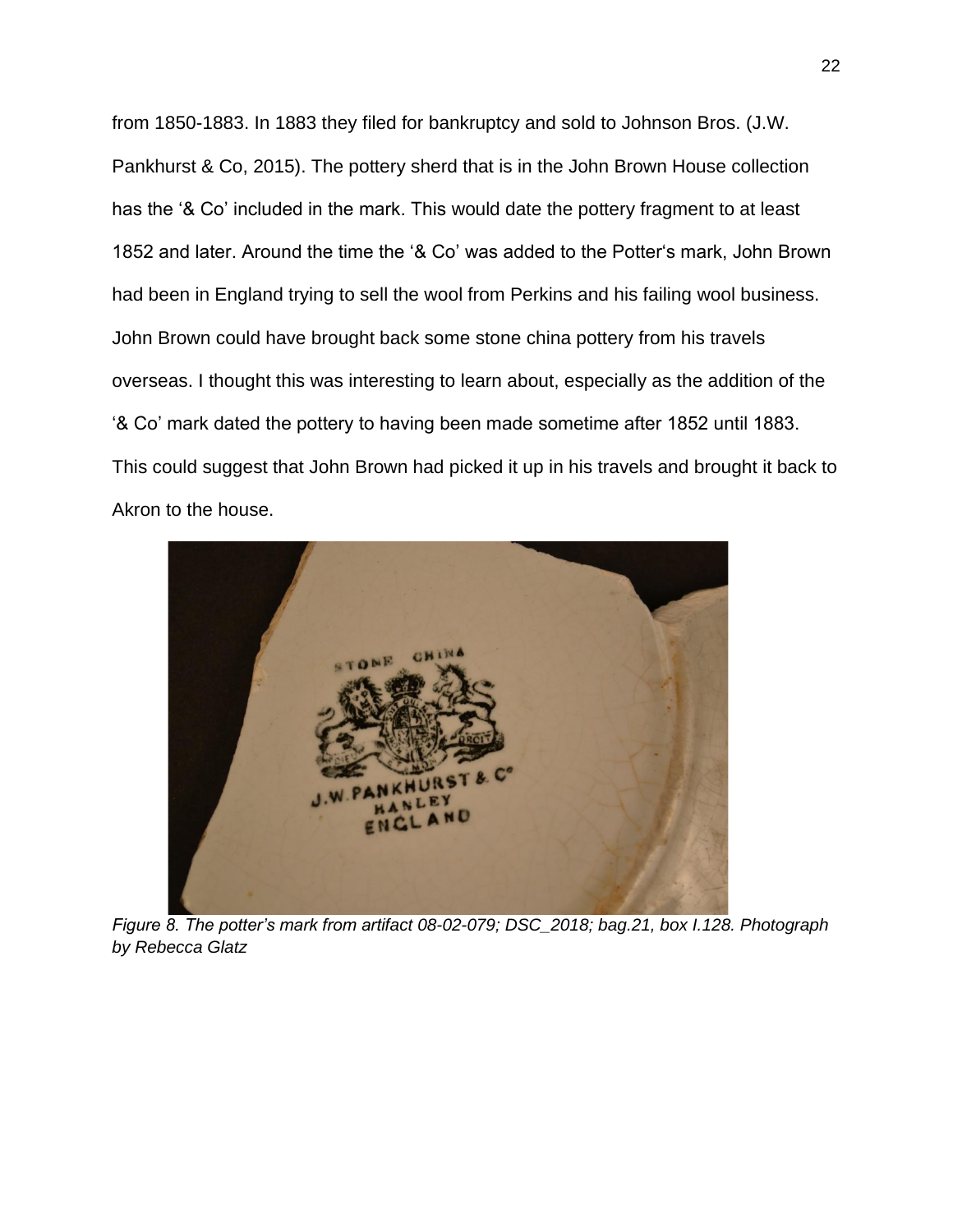

*Figure 9. The other side of 08-02-079; DSC\_2012, bag.21, box I.128. Photograph by Rebecca Glatz*



*Figure 10. Potter's mark side of 08-02-079; DSC\_2016; bag.21, box I.128. Photograph by Rebecca Glatz*

# **Conclusion**

The lack of contextual information that was given with the collection makes it difficult to determine how the collection fits into the bigger picture of the John Brown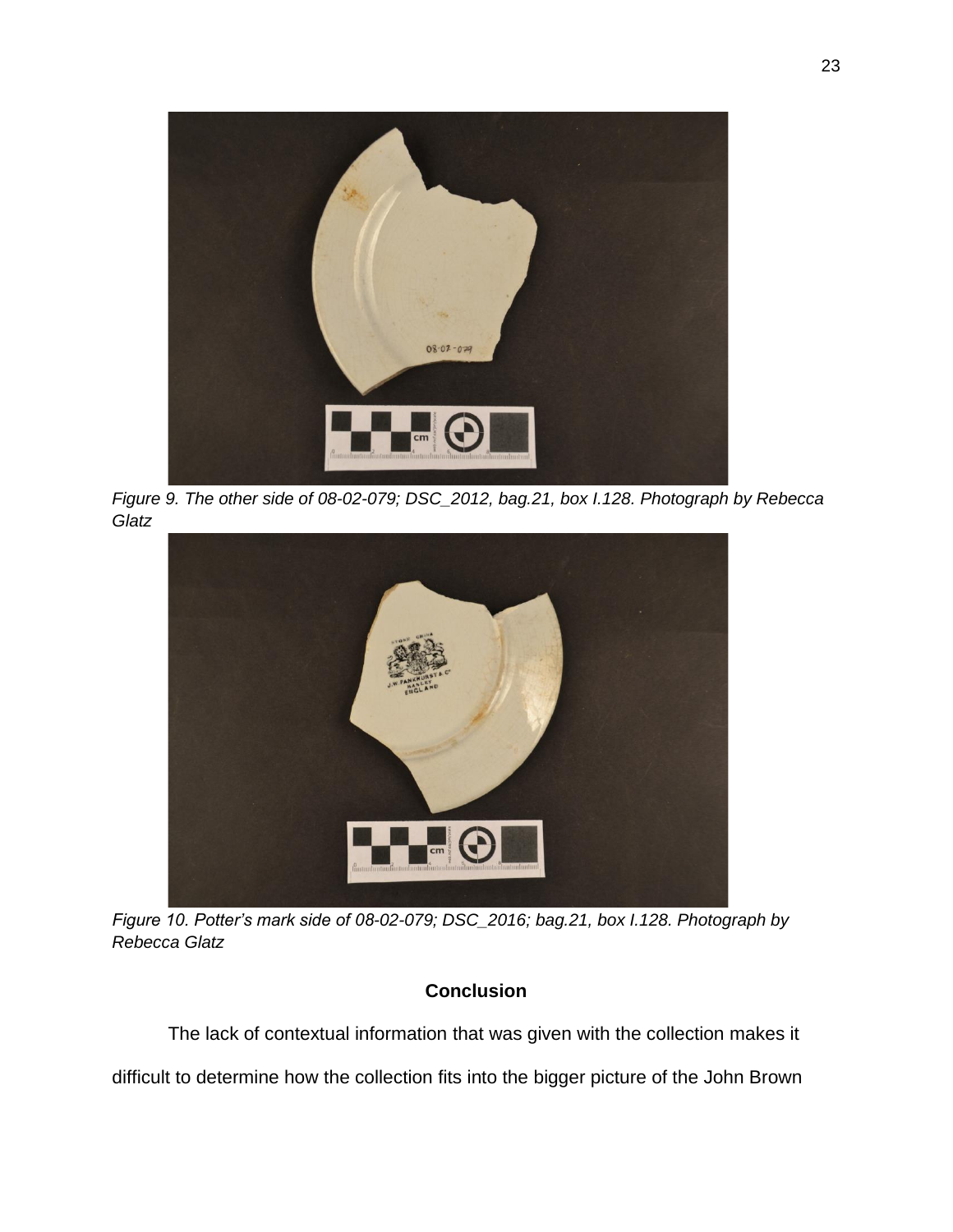House and the surrounding area. No official site report was found for this collection. The only real knowledge we have is in the Artifact Analysis document dated from 2008. I still do not know who wrote the artifact analysis nor how this material was collected, who collected it, where on the John Brown House property they collected the artifacts, or even when it was collected. After reaching out to many different people to see if they had answers, I have started to eliminate some possibilities. While working on the project, I consulted with Dr. Timothy Matney and Maeve Marino, both archaeologists and faculty members from the Department of Anthropology, on what they know about the material and who to start to reach out to for more information. Maeve was very helpful in identifying some of the artifacts as her focus is on historical archaeology. After talking with them, I reached out to Eric Olson, an archaeologist, to see if he knew about this material, or when the artifacts might have been collected. He gave me sources about work done at the Perkins Mansion in the 1980s and suggested a few other people to whom I could talk. That led me to reaching out to Charlotte Gintert who had briefly worked at the SCHS around the time the Artifact Analysis was dated. She confirmed that she had not done this work and did not know who did but also offered a few other people as contact points. Both Eric and Charlotte had talked about the fact that no work was done in the 2000s at the John Brown House, but that some work had been done in the 1980s and 1990s at the John Brown House and Perkins Mansion. Next, I got in contact with Leianne Neff Heppner, the President & CEO of the Summit County Historical Society. After talking with Leianne, she believes this material might have come from their attic and was given to Dr. Lynn Metzger, a former faculty member in the Department of Anthropology, to use at The University of Akron for student projects. I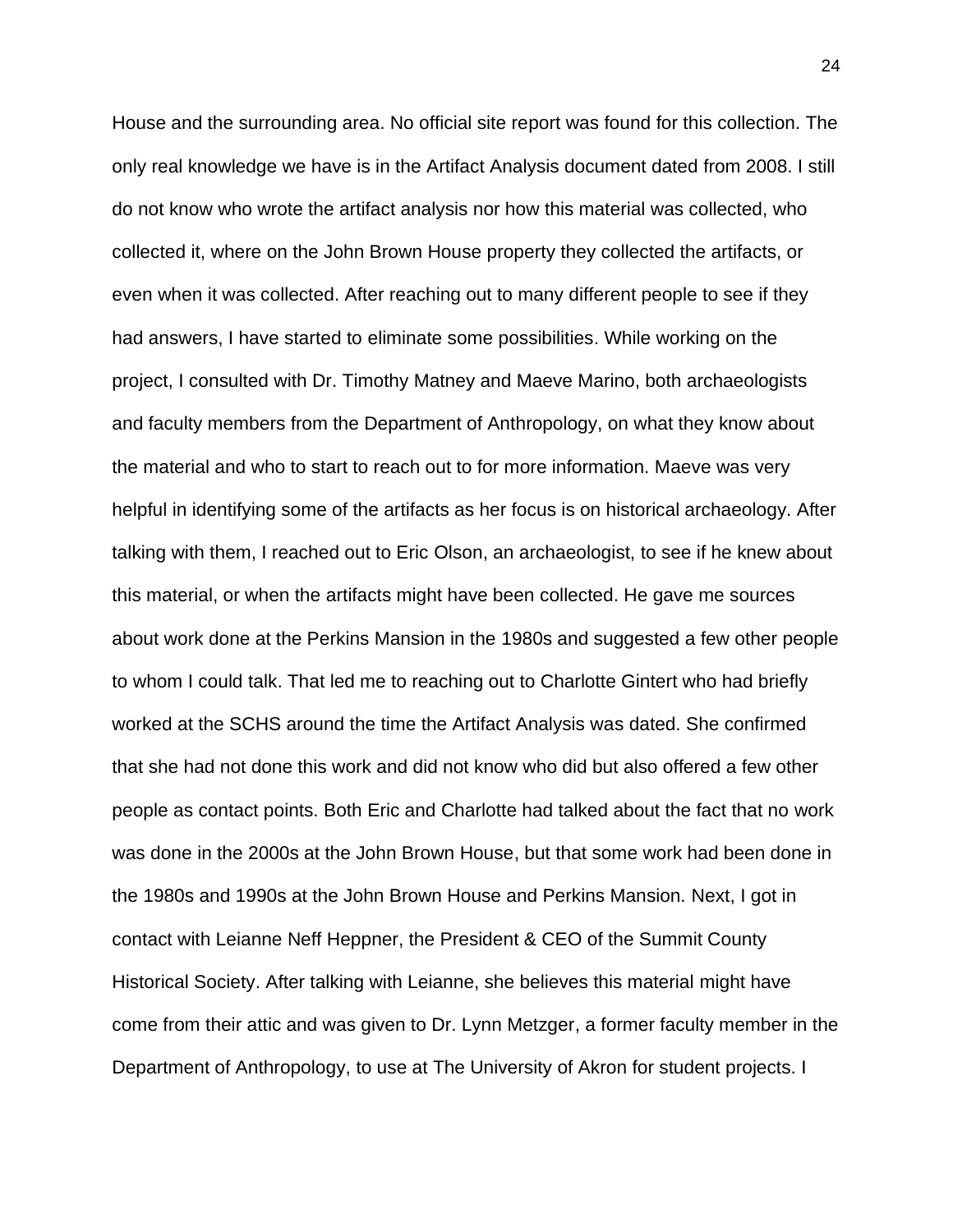also visited the SCHS and looked at documents that Leianne had found relating to some work done at the Perkins Mansion done by Dr. Earl Ertman, a former faculty member in the UA Art History program in 1984. The site reports and photographs from the SCHS from this time period, however, did not look like anything that was in the collection at the Cummings Center. This meant the work was most likely not done by Ertman.

It is still unclear from what project this material derived and, frankly, if it is even from the John Brown House site. The proximity of the Perkins Mansion and the John Brown House and the history of the buildings could mean that somewhere along the line the material could have been mixed up and or labeled incorrectly or imprecisely. Lacking documentation, I still am not sure who received the material when it was donated to The University of Akron by the Summit County Historical Society. The inventory document was typed, but the date of 2008 was written in pen. So there still could be a disconnect between the actual donation period and when the artifact analysis was completed. Leianne believes this material might have been given to Dr. Lynn Metzger and that a student or students might have worked on the analysis and the numbering of the pieces. I have not been able to find an official site report for this material and there might not even be one. It looks like it could be a collection of material from different places put into one collection and labeled all together. Leianne had suggested the idea that the material might have been combined if it had come from the attic of the SCHS before coming to the Department of Anthropology. The difference in numbers listed on the artifact analysis and the total numbers of artifacts in the collection boxes could point towards that idea.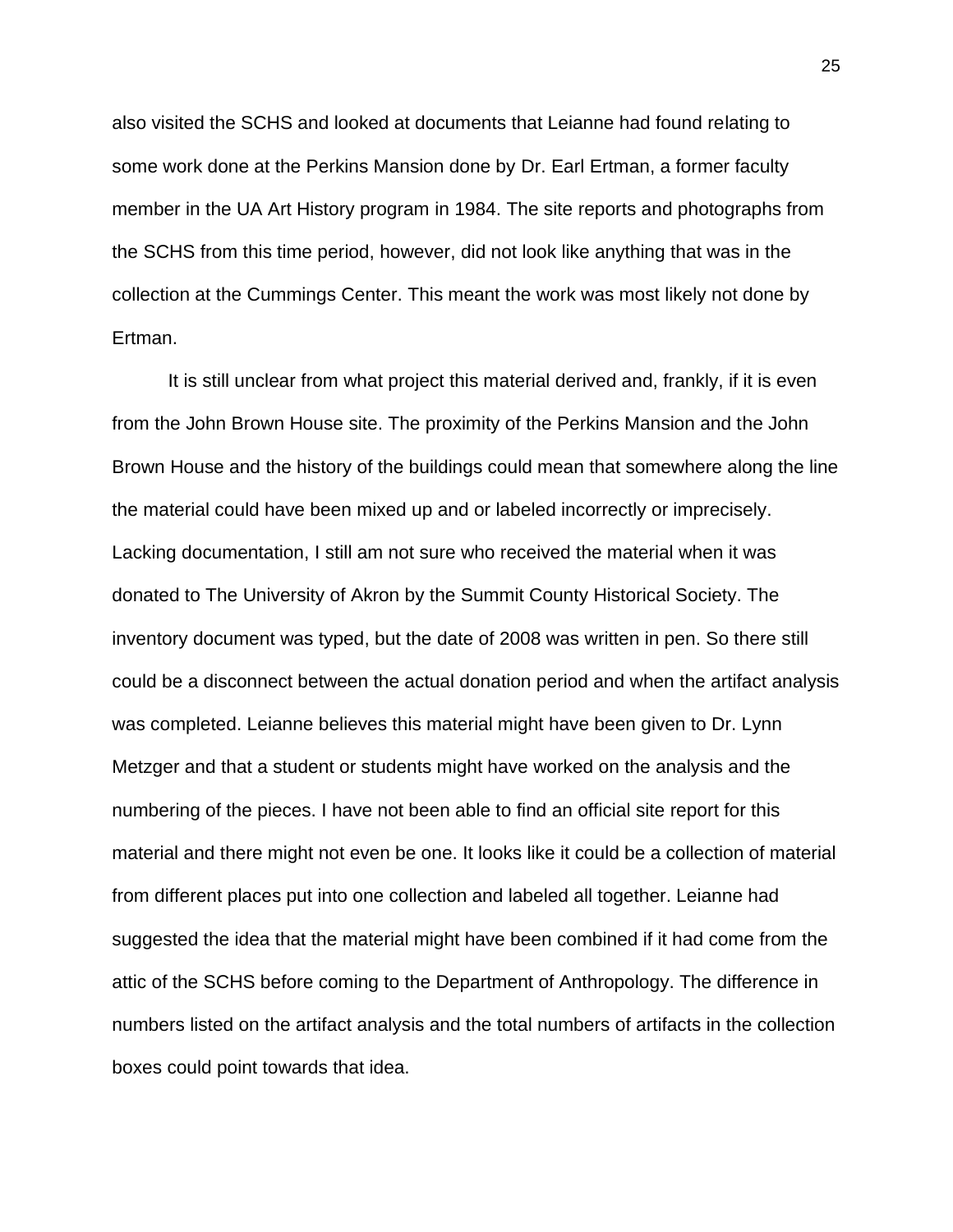Overall, the John Brown House collection is filled with inconsistencies. The artifact numbers were sometimes illegible on the objects that made inventorying hard. On top of that, having no clear knowledge or understanding of how, where, or who collected this material makes this analysis difficult. This is why recording information in detail and making copies of these records is essential in all aspects of archaeology. To avoid this happening, students are taught to take detailed records, make copies of the records, and ensure they are safe for future references. Had a better record been kept of this material and housed in a persistent archives, there might not have been quite so many mysteries yet to be resolved about these artifacts and how they fit into the history of the John Brown House.